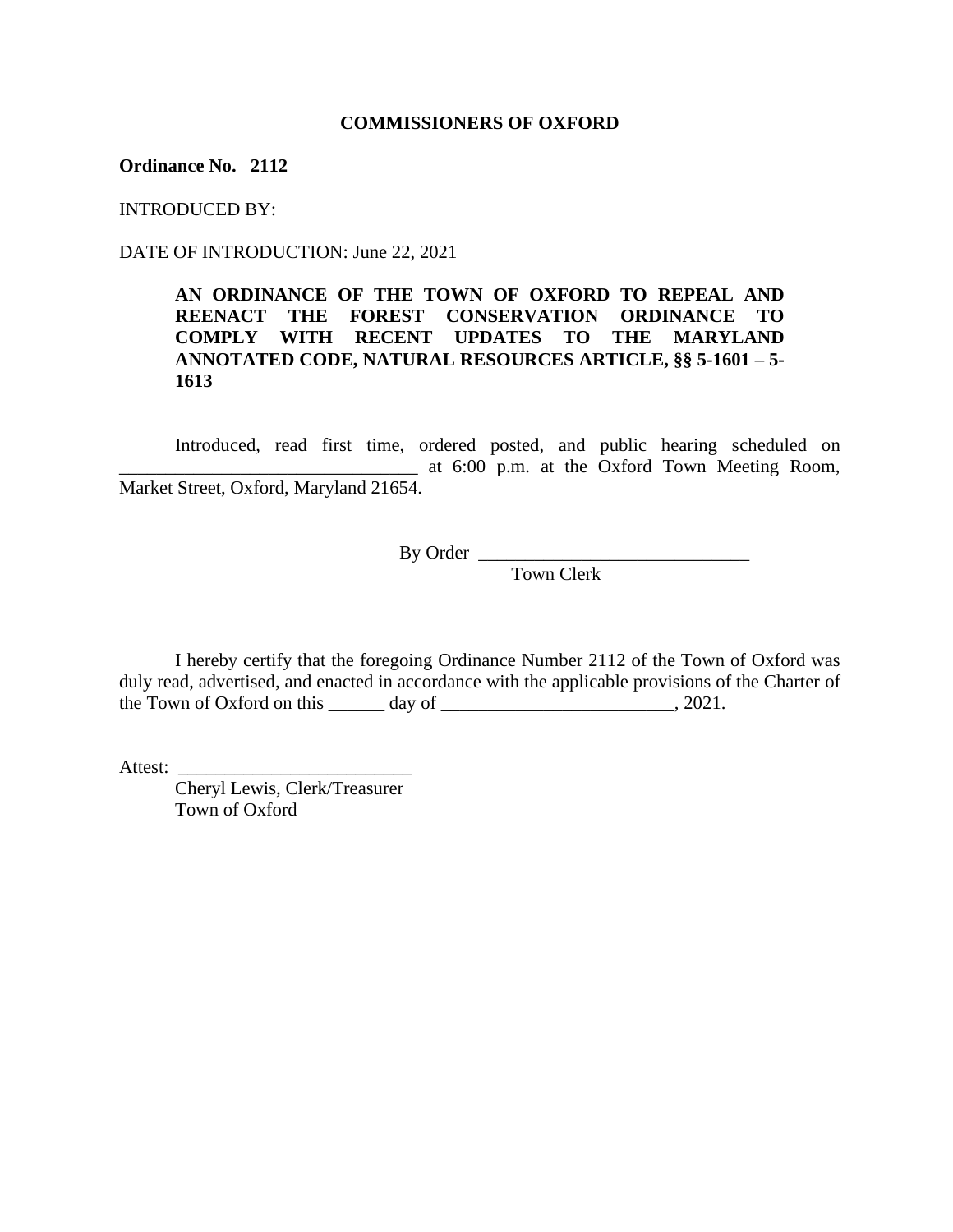### **COMMISSIONERS OF OXFORD**

### **ORDINANCE NUMBER 2112**

### INTRODUCED BY:

### DATE OF INTRODUCTION:

# **AN ORDINANCE OF THE TOWN OF OXFORD TO REPEAL AND REENACT THE FOREST CONSERVATION ORDINANCE TO COMPLY WITH RECENT UPDATES TO THE MARYLAND ANNOTATED CODE, NATURAL RESOURCES ARTICLE, §§ 5-1601 – 5- 1613**

WHEREAS, the Town of Oxford is authorized by the Maryland Code Ann. Land Use Article § 4-202 to adopt such zoning regulations as it determines are in the public health, safety and welfare; and

WHEREAS, in 1992 by Ordinance Number 9301, the Commissioners of Oxford adopted the Oxford Forest Conservation Ordinance; and

WHEREAS, Maryland Annotated Code, Natural Resources Article §§ 5-1601 – 5-1613 has been amended since the Commissioners' adoption of the Oxford Forest Conservation Ordinance; and

WHEREAS, the Commissioners have determined that it is desirable and in the public interest to repeal in its entirety and reenact the Oxford Forest Conservation Ordinance to comply with amendments as stated above.

NOW, THEREFORE, the Commissioners of Oxford hereby ordain as follows:

**Section 1.** The Oxford Forest Conservation Ordinance, Article X is hereby amended as follows:

#### **Article I Purpose and General Provisions**

1.1 Purpose.

The Oxford Commissioners have determined that to meet the requirements of Natural Resources Article, §§ 5-1601--5-1612, Annotated Code of Maryland, the following provisions of this Ordinance must be enacted.

## **Article II Forest and Tree Conservation Definitions**

In this ordinance the following terms have the meanings indicated.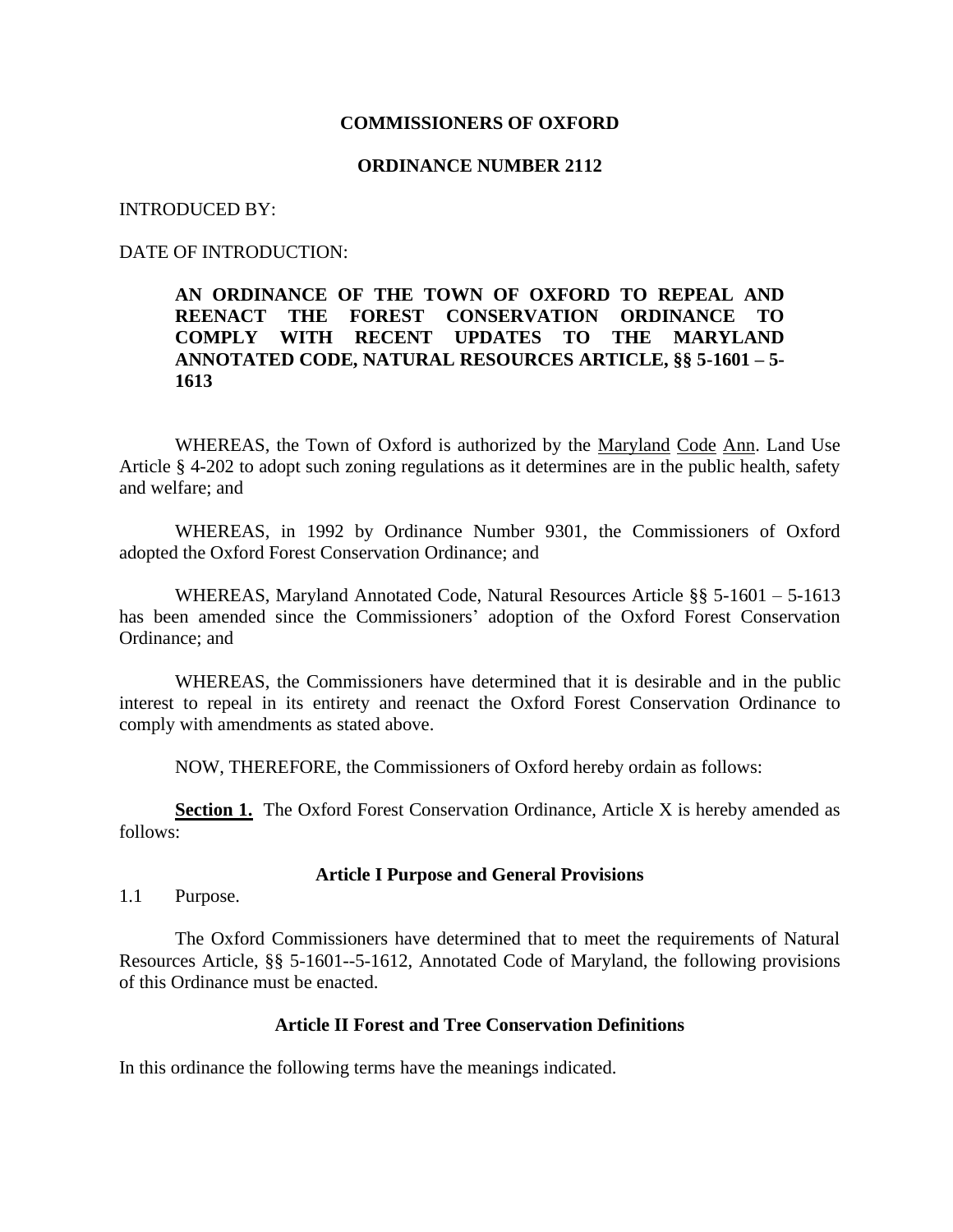2.1 "Afforestation" means:

A. Establishment of a forest on an area from which forest cover has been absent for a long period of time; or

B. Planting of open areas which are not presently in forest cover.

2.2 "Agricultural activity" means farming activities including plowing, tillage, cropping, installation of best management practices, seeding, cultivating, and harvesting for production of food and fiber products (except commercial logging and timber harvesting operations), the grazing and raising of livestock, aquaculture, sod production, orchards, nursery, and other products cultivated as part of a recognized commercial enterprise.

2.3 "Agricultural and resource areas" means undeveloped areas zoned for densities of less than or equal to one dwelling unit per 5 acres and corresponds to Talbot County Zoning Classification(s) RC – Rural Conservation.

2.4 "Applicant" means a person who is applying for subdivision or project plan approval or a grading or sediment control permit, or who has received approval of a forest stand delineation or forest conservation plan.

2.5 "Approved forest management plan" means a document:

A. Approved by the Department of Natural Resources forester assigned to Talbot County; and

B. Which operates as a protective agreement for forest conservation as described in the Natural Resources Article, § 5-1607(e)-(f), Annotated Code of Maryland.

2.6 "Caliper" means the diameter measured at 2 inches above the root collar.

2.7 "Champion tree" means the largest tree of its species within the United States, the State, county, or municipality;

2.8 Repealed.

2.9 "Commercial and industrial uses" means manufacturing operation, office complexes, shopping centers, and other similar uses and their associated storage areas, yarding, and parking areas, and corresponds to the commercial zones outlined in the Oxford Zoning Ordinance.

2.10 "Commercial logging or timber harvesting operations" means the cutting and removing of tree stems from a site for commercial purposes, leaving the root mass intact.

2.11 "Critical habitat area" means a critical habitat for an endangered species and its surrounding protection area. A critical habitat area shall: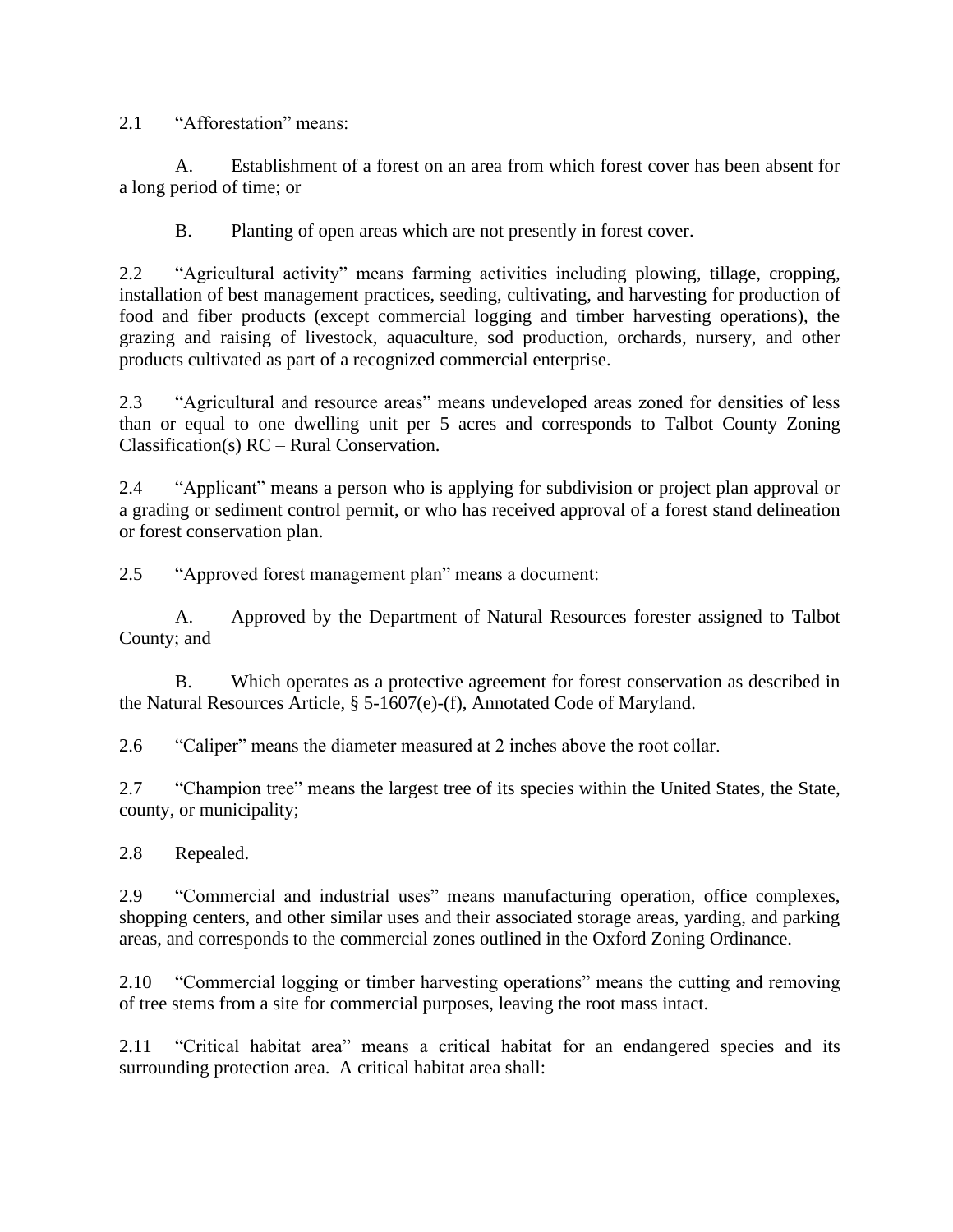A. Be likely to contribute to the long-term survival of the species;

B. Be likely to be occupied by the species for the foreseeable future; and

C. Constitute habitat of the species which is considered critical under Natural Resources Article, §§ 4-2A-04and 10-2A-06, Annotated Code of Maryland.

2.12 "Critical habitat for endangered species" means a habitat occupied by an endangered species as determined or listed under Natural Resources Article, §§4-2A-04 and 10-2A-04, Annotated Code of Maryland.

2.13 "Declaration of intent" means:

A. A signed and notarized statement by a landowner or the landowner's agent certifying that the activity on the landowner's property:

(1) Is for certain activities exempted under this ordinance or Natural Resources Article, §§ 5-103 and 5-1601--5-1612, Annotated Code of Maryland,

(2) Does not circumvent the requirements of this ordinance or Natural Resources Article, §§ 5-103- and 5-1601--5-1612, Annotated Code of Maryland, and

(3) Does not conflict with the purposes of any other declaration of intent; or

B. The document required under COMAR 08.19.01.05 or this ordinance.

2.14 "Department" means the Department charged with implementing the local forest conservation program.

2.15 Development Project.

A. "Development Project" means the grading or construction activities occurring on a specific tract that is 40,000 square feet or greater.

B. "Development project" includes redevelopment.

2.16 "Development project completion" means for the purposes of afforestation, reforestation, or payment into a fund:

A. The release of the development bond, if required;

B. Acceptance of the project's streets, utilities, and public services by the Department; or

C. Designation by the Department or State that a:

(1) Development project has been completed, or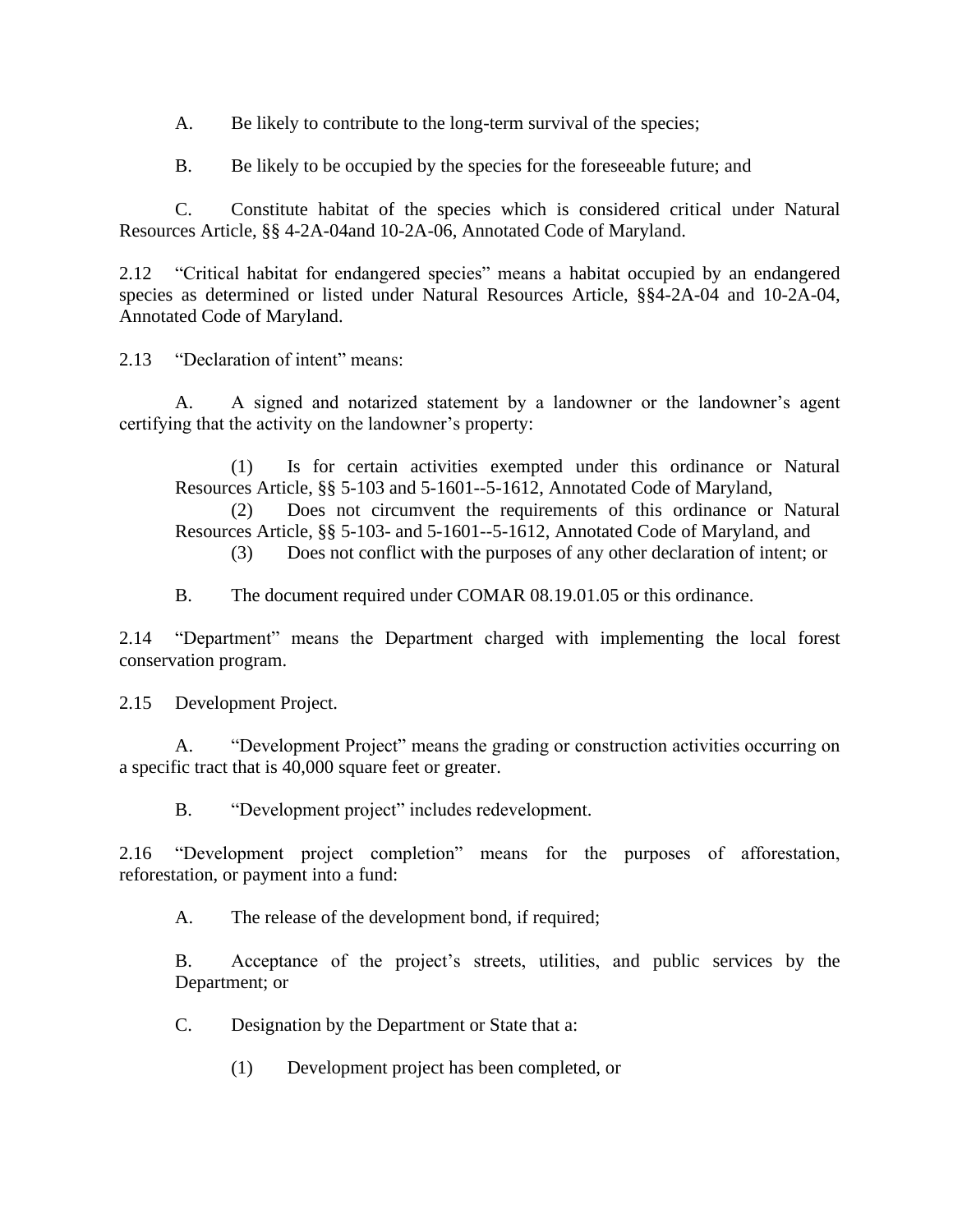(2) Particular stage of a staged development project, including a planned unit development, has been completed.

2.17 Forest.

A. "Forest" means a biological community dominated by trees and other woody plants covering a land area of 10,000 square feet or greater.

B. "Forest" includes:

(1) Areas that have at least 100 live trees per acre with at least 50 percent of those trees having a 2-inch or greater diameter at 4.5 feet above the ground and larger; and

(2) Areas that have been cut but not cleared.

C. "Forest" does not include orchards.

2.18 "Forest Conservancy District Board" means the forestry board created for each State forestry conservancy district under Natural Resources Article, §§ 5-601--5-610, Annotated Code of Maryland.

2.19 "Forest Conservation" means the retention of existing forest or the creation of new forest at the levels set by the State or Department.

2.20 "Forest Conservation and Management Agreement" means an agreement as stated in the Tax-Property Article, § 8-211, Annotated Code of Maryland.

2.21 "Forest Conservation Technical Manual" means the Talbot County Forest Conservation Technical Manual incorporated by reference, used to establish standards of performance required in preparing forest stand delineations and forest conservation plans.

2.22 "Forest conservation plan" means a plan approved pursuant to Natural Resources Article, §§5-1606 and 5-1607, Annotated Code of Maryland.

2.23 "Forest cover" means the area of a site meeting the definition of forest.

2.24 "Forest management plan" means a plan establishing best conservation and management practices for a landowner in assessment of the resource values of forested property.

2.24-1 "Forest mitigation bank" means an area of land which has been intentionally afforested or reforested for the express purpose of providing credits for reforestation requirements.

2.24-2 "Forest mitigation bank agreement" means an agreement entered into by an individual owning a forest mitigation bank and the Department or local government which commits the banker to certain procedures and requirements when creating and operating the forest mitigation bank.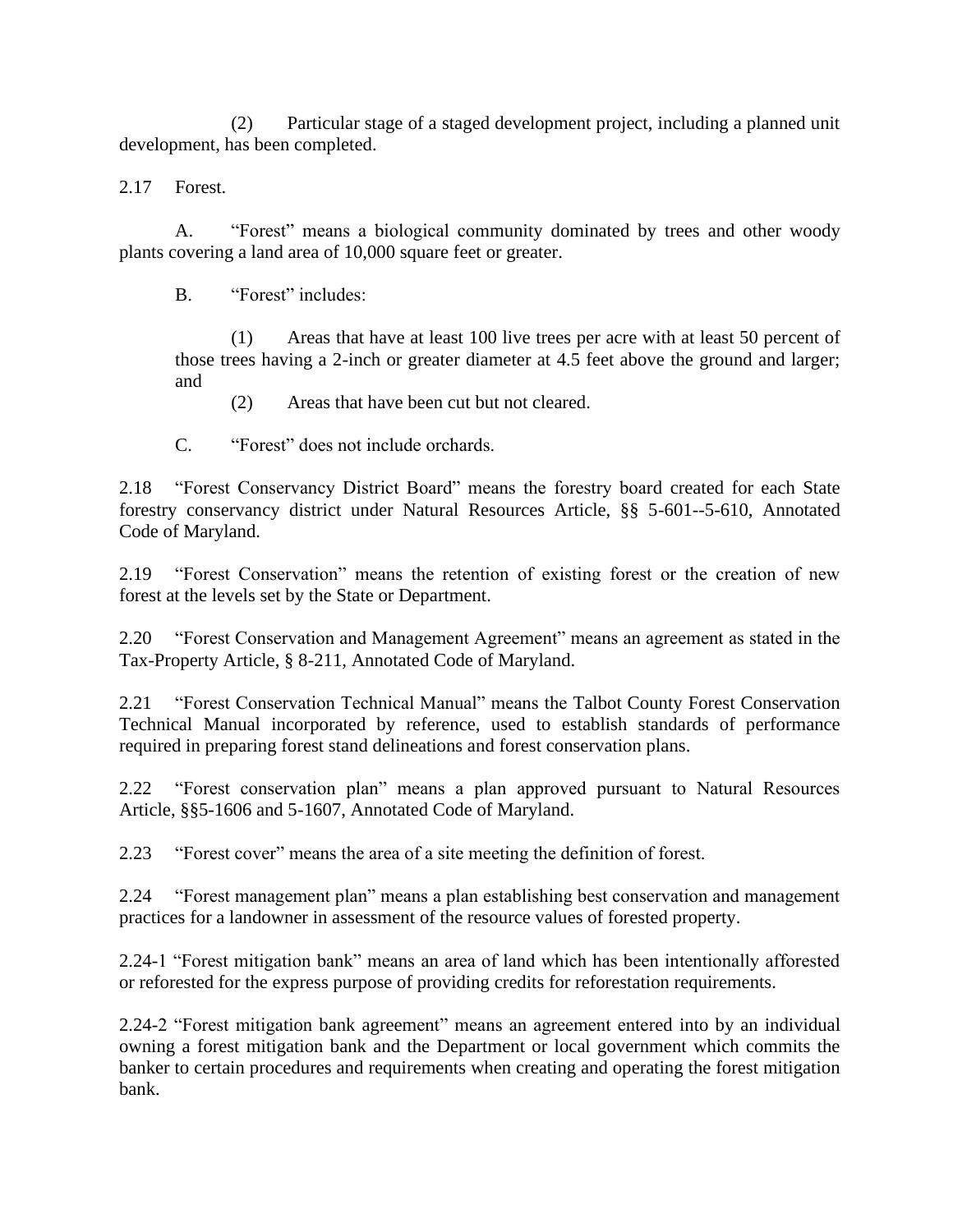2.24-3 "Forest mitigation bank plan" means a plan submitted for approval of a forest mitigation bank to the Department, or a local government with an approved local program, by an individual proposing to establish a forest mitigation bank.

2.25 "Forest stand delineation" means the methodology for evaluating the existing vegetation on a site proposed for development, as provided in the Forest Conservation Technical Manual.

2.26 "Growing season" means the period of consecutive frost-free days as stated in the current soil survey for Talbot County published by the National Cooperative Soil Survey Program, 16 U.S.C. §590(a)--(f).

2.27 "High density residential areas" means areas zoned for densities greater than 1 dwelling unit per acre, including both existing and planned development and their associated infrastructure, such as roads, utilities, and water and sewer service, and corresponds to the Town of Oxford's R-3 zoning district.

2.28 "Institutional development area" means schools, colleges and universities, military installations, transportation facilities, utility and sewer projects, government offices and facilities, golf courses, recreation areas, parks, and cemeteries and corresponds to the Town of Oxford's Essential Government Services District.

2.29 "Intermittent stream" means a stream in which surface water is absent during a part of the year as shown on the most recent 7.5 minute topographic quadrangle published by the United States Geologic Survey as confirmed by field verification.

2.30 "Landscaping plan" means a plan:

A. Drawn to scale, showing dimensions and details for reforesting any area at least 35 feet wide and covering 2,500 square feet or greater in size;

B. Using native or indigenous plants when appropriate; and

C. Which is made part of an approved forest conservation plan.

2.30-1 "Linear project" means a project which:

A. Is elongated with nearly parallel sides;

B. Is used to transport a utility product or public service not otherwise contained in an application for subdivision, such as electricity, gas, water, sewer, communications, trains and vehicles; and

C. May traverse fee simple properties through defined boundaries, or established easement rights.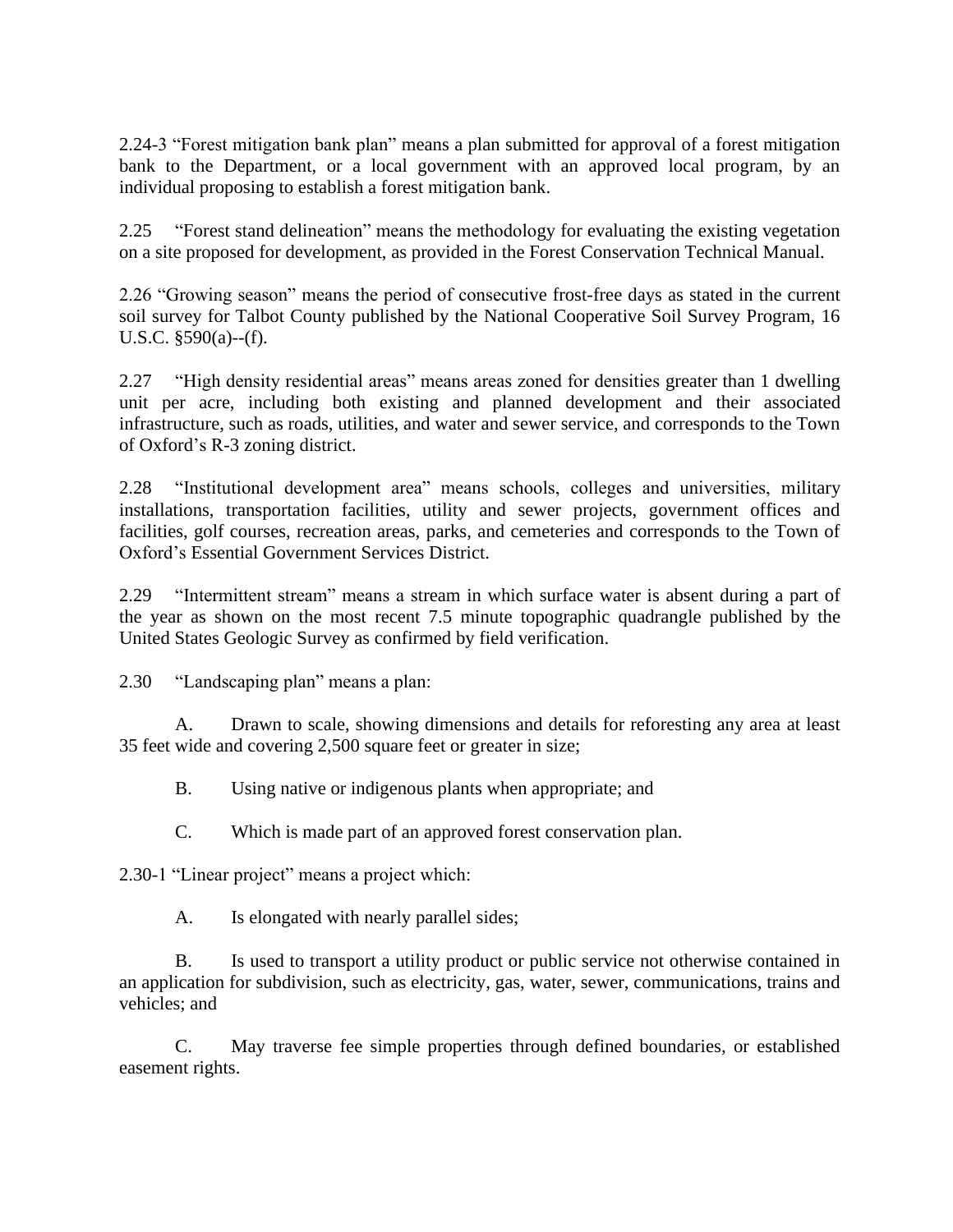2.31 "Local agency" means each unit in the executive, legislative or judicial branch of a county or municipal government, including an office or department of public works.

2.32 "Lot" means a unit of land, the boundaries of which have been established as a result of a deed or previous subdivision of larger parcel, and which will not be the subject of further subdivision, as defined by Natural Resources Article, §5-1605, Annotated Code of Maryland and this Ordinance without an approved forest stand delineation and forest conservation plan.

2.33 "Maintenance agreement" means the short-term management agreement associated with afforestation or reforestation plans required under Natural Resources Article, §5-1605, Annotated Code of Maryland and this Ordinance.

2.34 "Medium density residential areas" means areas zoned for densities greater than 1 dwelling unit per 5 acres and less than or equal to 1 dwelling unit per acre, including both existing and planned development and their associated infrastructure, such as roads, utilities, and water and sewer service, and corresponds to the Town of Oxford's R-2 zoning district.

2.35 "Minor development project" means a project:

- A. On less than 5 acres of land containing not more than four lots per acre; or
- B. Substantively similar as defined by the Department and approved by the State.

2.36 "Mixed use development" means a single, relatively high density development project, usually commercial in nature, which includes two or more types of uses.

2.37 "Natural regeneration" means the natural establishment of trees and other vegetation with at least 400 woody, free-to-grow seedlings per acre, which are capable of reaching a height of at least 20 feet at maturity.

2.38 "Net tract area" means:

A. Except in agriculture and resource areas the total area of a site, including both forested and nonforested areas, to the nearest 1/10 acre, reduced by the area where forest clearing is restricted by another local ordinance or program;

B. In agriculture and resource areas, the part of the total tract for which land use will be changed or will no longer be used for primarily agricultural activities, reduced by that area where forest clearing is restricted by another local ordinance or program; and

C. For a linear project:

(1) The area of a right-of-way width, new access roads, and storage; or

(2) The limits of disturbance as shown on an application for sediment and erosion control approval or in a capital improvements program project description.

2.39 Nontidal Wetlands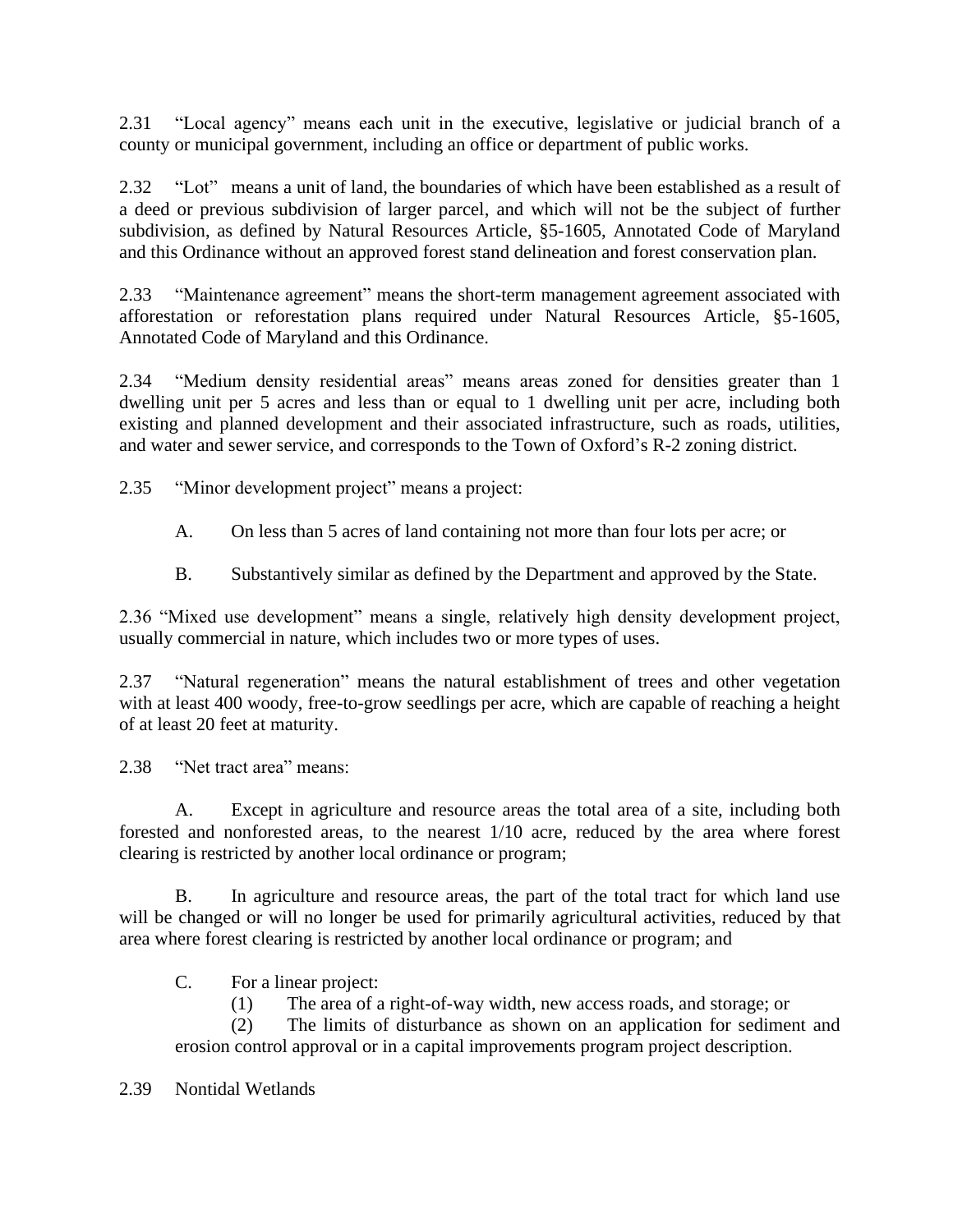A. "Nontidal wetlands" means an area that is:

(1) Inundated or saturated by surface or groundwater at a frequency and duration sufficient to support, and under normal conditions does support, a prevalence of vegetation typically adapted for life in saturated soil conditions, commonly known as hydrophytic vegetation; and

(2) Considered a nontidal wetland in accordance with the publication known as the "Federal Manual for Identifying and Delineating Jurisdictional Wetlands," as published in 1989 and as may be amended and interpreted by the U.S. Environmental Protection Agency.

B. "Nontidal wetlands" does not include tidal wetlands regulated under Natural Resources Article, Title 9, Annotated Code of Maryland.

2.40 "Offsite" means outside of the limits of the area encompassed by the tract.

2.41 "Onsite" means within the limits of the area encompassed by the tract, including an area classified as a 100-year floodplain.

2.42 "100-year flood" means a flood which has a 1 percent chance of being equaled or exceeded in any given year. Except for Class III waters (natural trout streams), a body of water with a watershed less than 400 acres is excluded.

2.43 "100-year floodplain" means an area along or adjacent to a stream or body of water, except tidal waters, that is capable of storing or conveying floodwaters during a 100-year frequency storm event, or a 100-year flood.

2.44 "Perennial stream" means a stream containing surface water throughout an average rainfall year, as shown on the most recent 7.5 minute topographic quadrangle published by the United States Geologic Survey, as confirmed by field verification.

2.45 "Person" means the federal government, the State, a county, municipal corporation, or other political subdivision of the State, or an of their units, or an individual, receiver, trustee, guardian, executor, administrator, fiduciary, or representative of any kind, or any partnership, firm, association, public or private corporation, or any of their affiliates, or any other entity.

2.46 "Planned unit development" means a development comprised of a combination of land uses or varying intensities of the same land use in accordance with an integrated plan that provides flexibility in land use design approved by the Town of Oxford with at least 20 percent of the land permanently dedicated to open space and corresponds to the Town of Oxford's Land Use Classification IDA and IDA.

2.47 "Priority funding area" means an area designated as a priority funding area under State Finance and Procurement Article, §5-7b-02, Annotated Code of Maryland.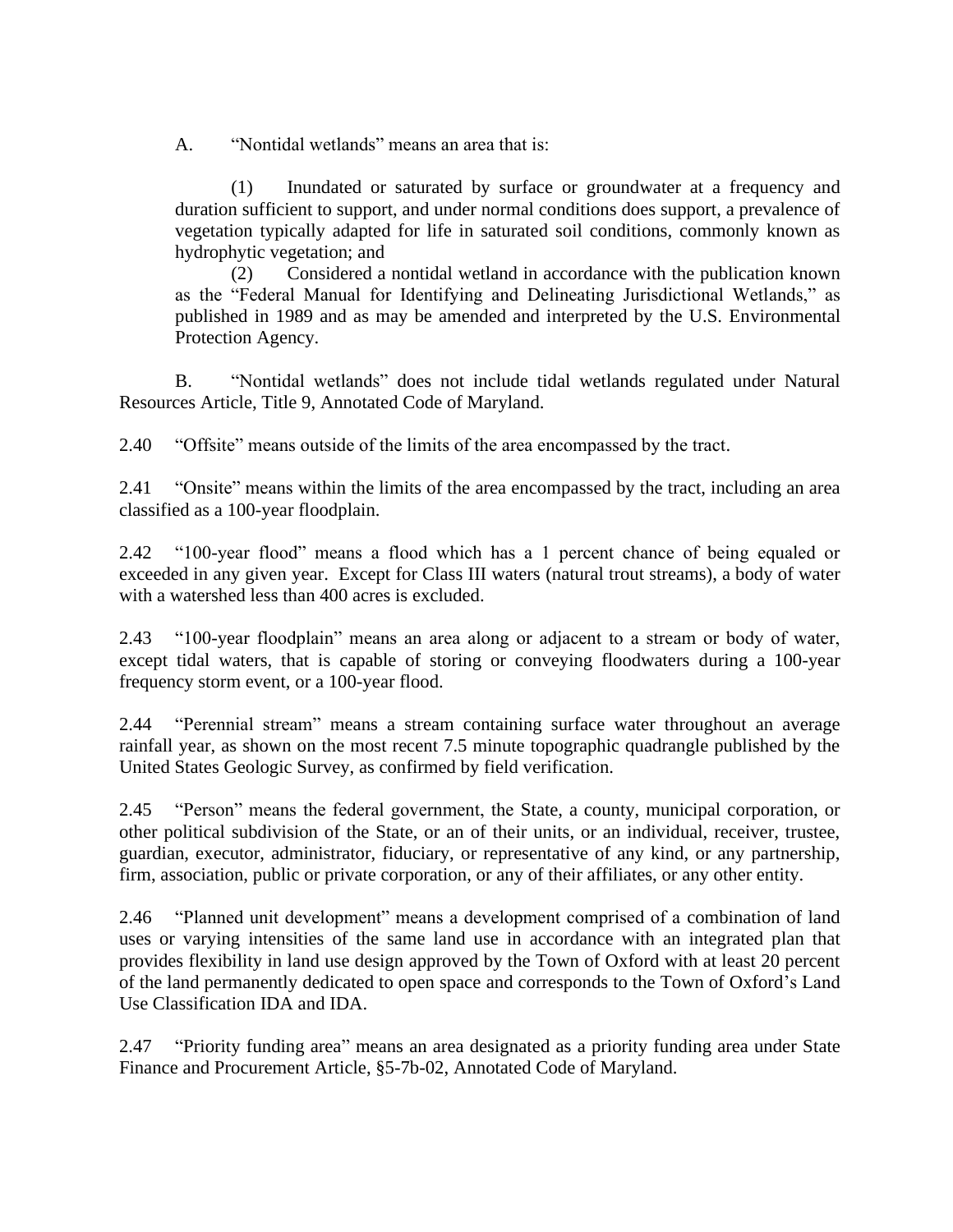2.48 "Project plan" means a construction, grading, or sediment control activity on an area of 40,000 square feet or greater by a local agency.

2.49 "Public utility" means any:

A. Transmission line or electric generating station; or

- B. Water, sewer, electric, gas, telephone, and television cable service line.
- 2.50 "Reforestation"

A. "Reforestation" or "reforested" means the:

(1) Creation of a biological community dominated by trees and other woody plants containing at least 100 live trees per acre with at least 50 percent of those trees having the potential of attaining a 2-inch or greater diameter measured at 4.5 feet above the ground, within 7 years; or

(2) Establishment of a forest according to procedures set forth in the Forest Conservation Technical Manual.

B. "Reforestation" or "reforested" includes landscaping of areas under an approved landscaping plan establishing a forest covering 2,500 square feet or more of area.

2.51 "Regulated activity" means any of the following activities, when that activity occurs on a unit of land which is 40,000 square feet or greater:

- A. Subdivision;
- B. Grading;
- C. An activity that requires a sediment control permit; or
- D. Project plan of a local agency.

2.52 "Retention" means the deliberate holding and protecting of existing trees, shrubs or plants on the site according to established standards as provided in the Forest Conservation Technical Manual.

2.53 "Sediment control permit" means the authorization of an activity regulated under a sediment control plan as provided in the Environment Article, Title 4, Annotated Code of Maryland.

2.54 "Seedling" means an unbranched woody plant, less than 24 inches in height and having a diameter of less than ½ inch measured at 2 inches above the root collar.

2.55 "Selective clearing" means the careful and planned removal of trees, shrubs, and plants using specific standards and protection measures under an approved forest conservation plan.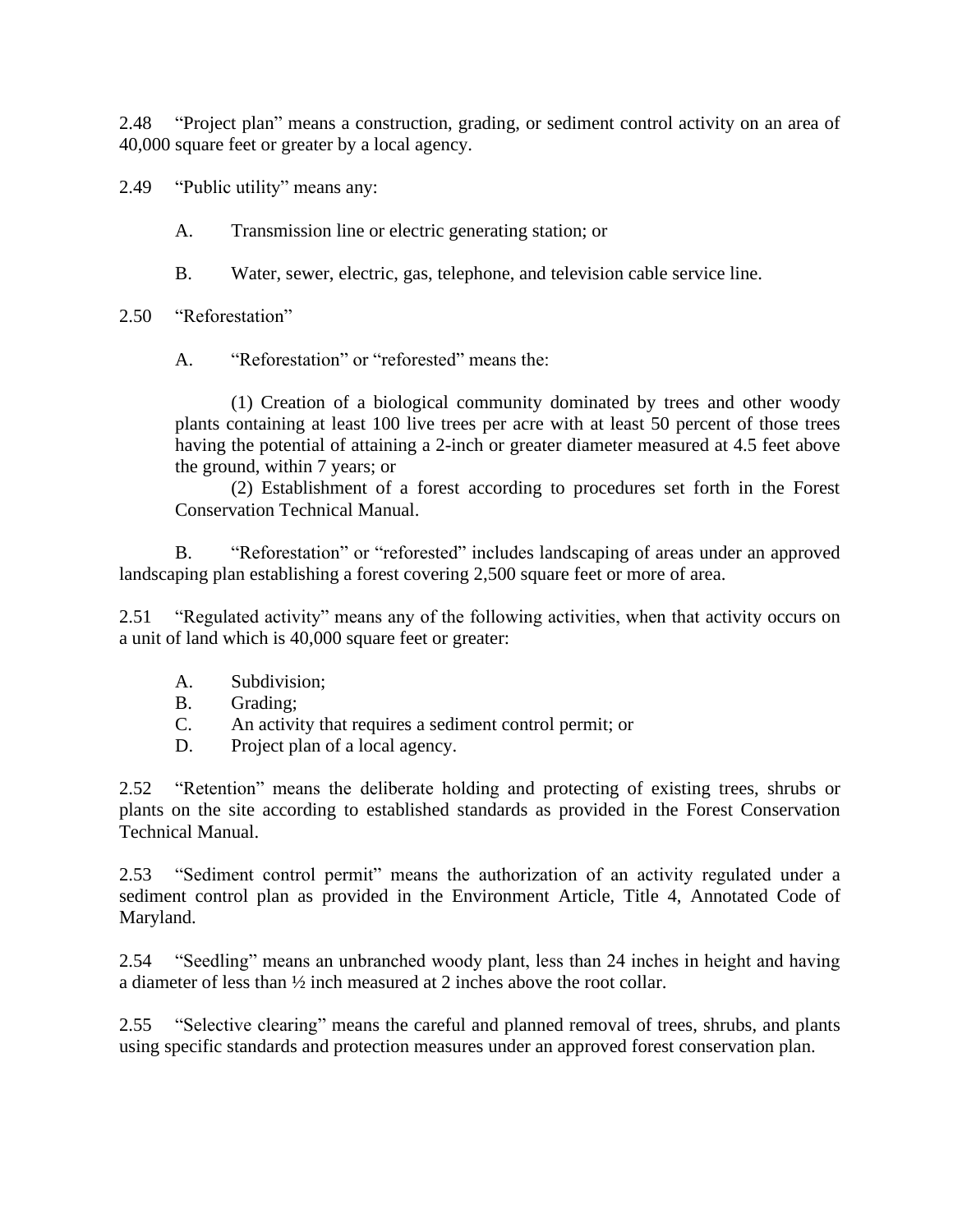2.56 "Stream buffer" means all lands lying within 50 feet, measured from the top of each normal bank of a perennial or intermittent stream.

2.57 "Stream restoration project" means an activity that:

A. Is designed to stabilize stream banks or enhance stream function or habitat located within an existing stream, waterway, or floodplain;

B. Avoids and minimizes impacts to forests and provides for replanting on-site an equivalent number of trees to the number removed by the project;

C. Maybe performed under a municipal separate storm sewer system permit, a watershed implementation plan growth offset, or another plan administered by the State or local government to achieve or maintain water quality standards; and

D. Is not performed to satisfy stormwater management, wetlands mitigation, or any other regulatory requirement associated with proposed development activity.

2.58 "Subdivision" means any division of a unit of land into 2 or more lots or parcels for the purpose, whether immediate or future, of transfer of ownership, sale, lease, or development.

2.59 Timber Harvesting

A. "Timber harvesting" means a tree cutting operation affecting 1 or more acres of forest or developed woodland within a 1-year interval that disturbs 5,000 square feet or more of forest floor.

B. "Timber harvesting" does not include grubbing and clearing of root mass.

2.60 "Tract" means property or unit of land subject to an application for a grading or sediment control permit, subdivision approval, project plan approval, or areas subject to this subtitle.

2.61 "Tract for a planned unit development" means the entire property subject to a planned unit development.

2.62 "Tree" means a large, branched, woody plant having one or several self-supporting stems or trunks that reach a height of at least 20 feet at maturity.

2.63 Variance.

A. "Variance" means relief from Natural Resources Article, §§5-1601-5-1612, Annotated Code of Maryland or this ordinance.

B. "Variance" does not mean a zoning variance.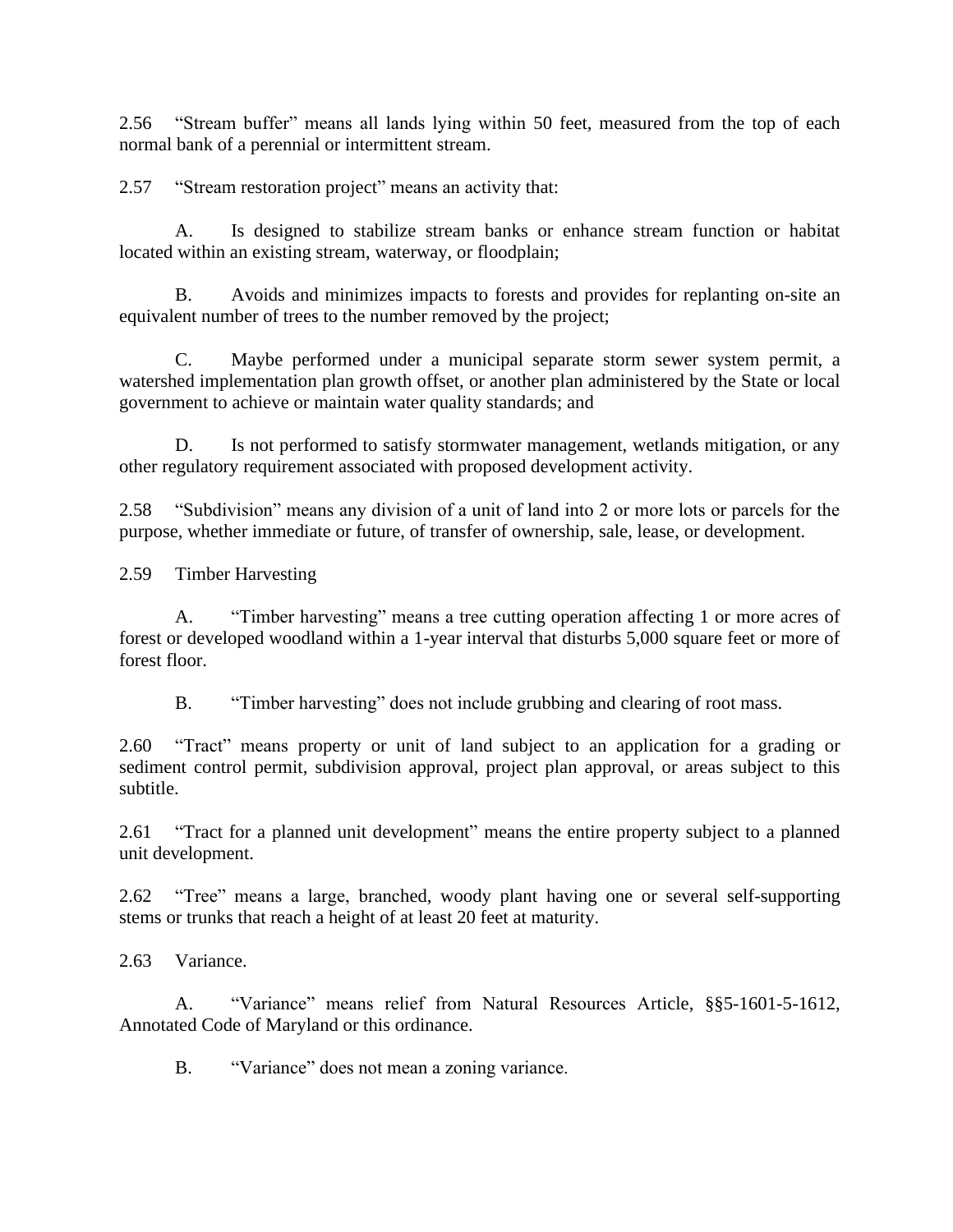2.64 "Watershed" means all land lying within an area described as a subbasin in water quality regulations adopted by the Department of the Environment under COMAR 26.08.02.08.

2.65 "Whip" means an unbranched woody plant greater than 24 inches in height and having a diameter of less than 1 inch measured at 2 inches above the root collar.

## **Article III Application**

3.1 Except as provided in Section 3.2 of this article, this ordinance applies to:

A. A person making application for a subdivision, project plan, grading, or sediment control approval on units of land 5,000 square feet or greater after the effective date of this ordinance.

B. A public utility not exempt under Section 3.2 (E) and (F) of this article.

C. A unit of county or municipal government, including a public utility or public works project, making application for a subdivision, project plan, grading, or sediment control approval on areas 5,000 square feet or greater.

3.2 This ordinance does not apply to:

A. Highway construction activities under Natural Resources Article, §5-103, Annotated Code of Maryland.

B. Areas governed by the Chesapeake Bay Critical Area Protection Law, Natural Resources Article, §§8-1801-8-1816, Annotated Code of Maryland.

C. Commercial logging and timber harvesting operations, including harvesting conducted subject to the forest conservation and management program under Tax-Property Article, §8-211, Annotated Code of Maryland, that are completed:

- (1) Before July 1, 1991; or
- (2) After July 1, 1991 on property which:

(a) Has not been the subject of application for a grading permit for development within 5 years after the logging or harvesting operation, and (b) Is the subject of a declaration of intent as provided for in Section 3.3 of this article, approved by the Department.

D. Agricultural activities not resulting in a change in land use category, including agricultural support buildings and other related structures built using accepted best management practices, except that a person engaging in an agricultural activity clearing 40,000 square feet or greater of forest within a 1-year period, may not receive an agricultural exemption, unless the person files a declaration of intent as provided for in Section 3.3 of this article which includes: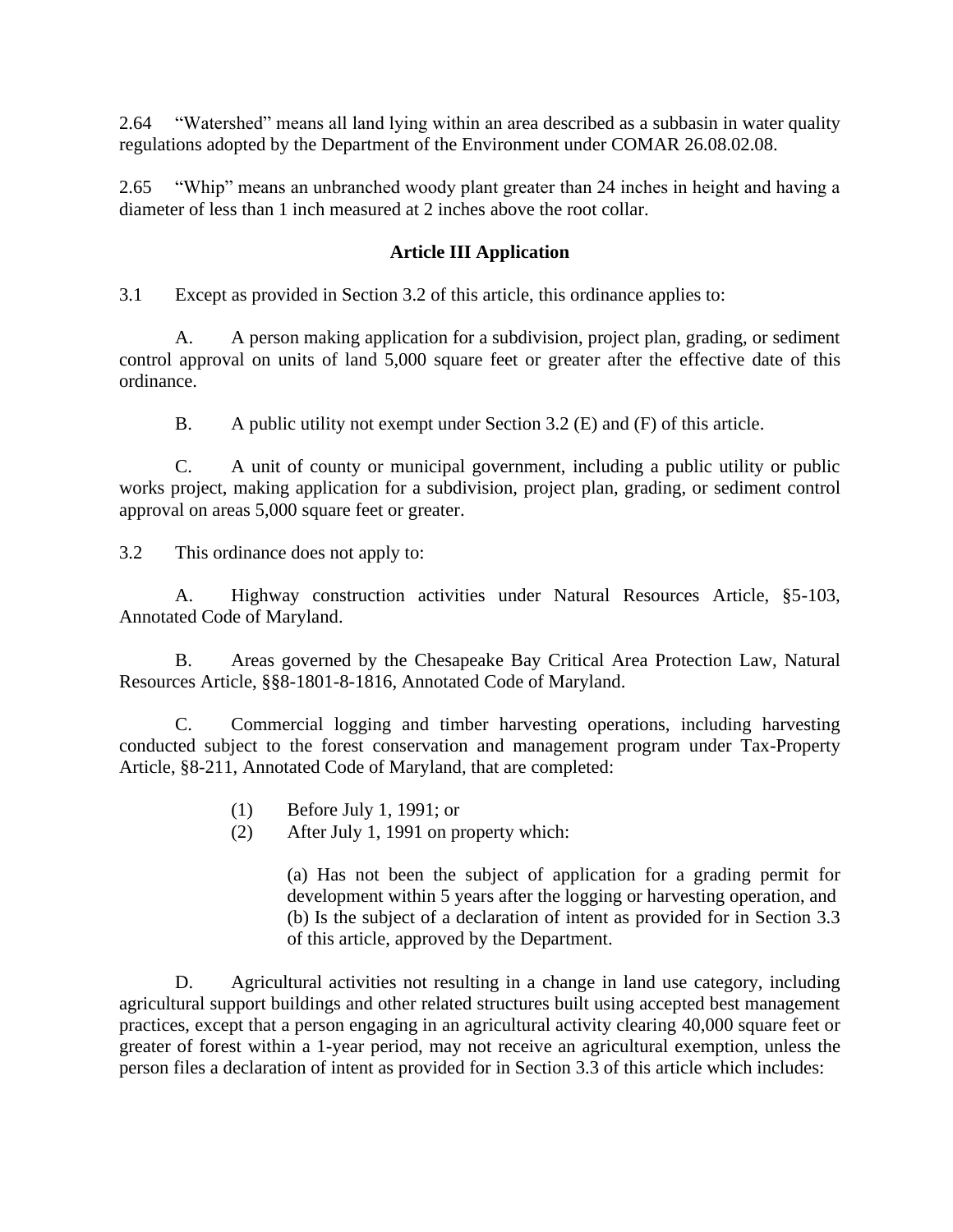(1) A statement that the landowner or landowner's agent will practice agriculture on that portion of the property for 5 years from the date of the declaration; and

(2) A sketch map of the property which shows the area to be cleared.

E. The cutting or clearing of public utility rights-or-way licensed under Public Utility Companies, §§7-207 and 7-208 or 7-205, Annotated Code of Maryland, or land for electric generating stations licensed under Public Utility Companies, §§7-207 and 7-208 or 7- 205, Annotated Code of Maryland, if:

(1) Required certificates of public convenience and necessity have been issued in accordance with National Resources Article, §5-1603(f), Annotated Code of Maryland; and

(2) Cutting or clearing of the forest is conducted to minimize the lost of forest.

F. Routine maintenance or emergency repairs of public utility rights-of-way licensed under Public Utility Companies, §7-207 and 7-208 or 7-205, Annotated Code of Maryland,

G. Except for a public utility subject to Section 3.2F of this article, routine maintenance or emergency repairs of a public utility right-of-way if:

(1) The right-of-way existed before the effective date of this ordinance; or

(2) The right-of-way's initial construction was approved under this Ordinance.

H. A residential construction activity conducted on an existing single lot of any size of record at the time of application, or a linear project not otherwise exempted under this Ordinance, if the activity:

(1) Does not result in the cumulative cutting, clearing, or grading of more than 20,000 square feet of forest;

(2) Does not result in the cutting, clearing, or grading of a forest that is subject to the requirements of a previous forest conservation plan approved under this Ordinance; and

(3) Is the subject of a declaration of intent filed with the Department, as provided for in §3.3 of this article, stating that the lot will not be the subject of a regulated activity within 5 years of the cutting, clearing, or grading of forest;

I. Strip or deep mining of coal regulated under the Environment Article, Title 15, Subtitle 5 or 6, Annotated Code of Maryland.

J. Noncoal surface mining regulated under Environment Article, Title 15, Subtitle 8, Annotated Code of Maryland.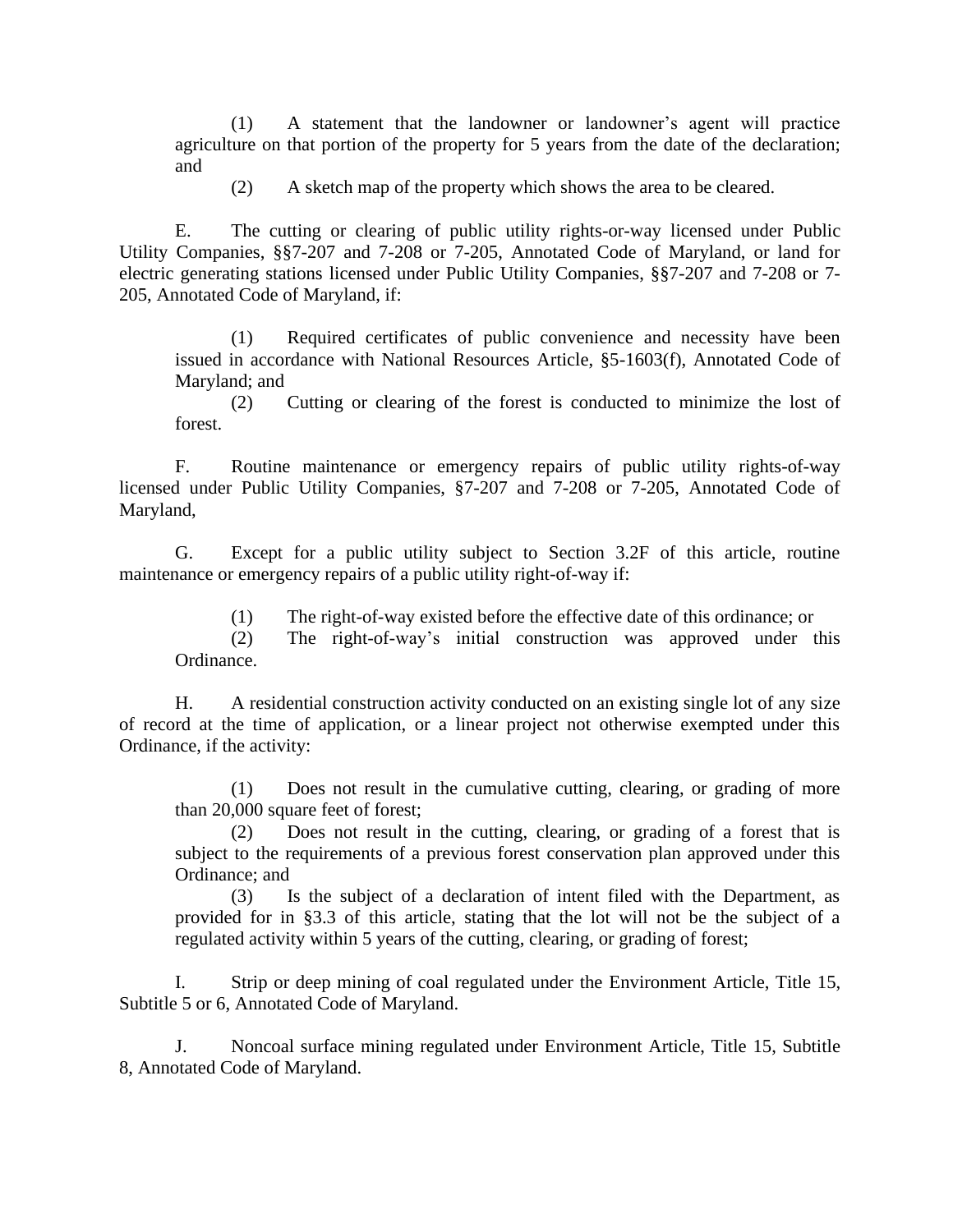K. An activity required for the purpose of constructing a dwelling house intended for the use of the owner, or a child or a grandchild of the owner, if the activity:

(1) Does not result in the cutting, clearing, or grading of more than 20,000 square feet of forest; and

(2) Is the subject of a declaration of intent filed with the Department, as provided for in Section 3.3 of this Ordinance, which states that transfer of ownership may result in a loss of exemption;

L. A preliminary plan of subdivision or a grading or sediment control plan approved before July 1, 1991;

M. A planned unit development that, by December 31, 1991, has:

(1) Met all requirements for planned unit development approval; and

(2) Obtained initial development plan approval by the Department;

N. A real estate transfer to provide a security, leasehold, or other legal or equitable interest, including a transfer of title, of a portion of a lot or parcel, if:

(1) The transfer does not involve a change in land use, or new development or redevelopment, with associated land-disturbing activities; and

(2) Both the grantor and grantee file a declaration of intent, as provided for in §3.3 of this Ordinance;

O. An activity on a previously developed area covered by impervious surface and located in the priority funding area;

P. Maintenance or retrofitting of a stormwater management structure that may include clearing of vegetation or removal and trimming of trees, if the maintenance or retrofitting is within the original limits of disturbance for construction of the existing structure, or within any maintenance easement for access to the structure; or

Q. A stream restoration project, as defined in Article II section 2.57 of this ordinance, for which the applicant for a grading or sediment control permit has executed a binding maintenance agreement of at least 5 years with the affected property owner or owners.

3.3 Declaration of Intent.

A. The purpose of the declaration of intent is to verify that the proposed activity is exempt under Natural Resources Article, §§5-103 and 5-1601—5-1612, Annotated Code of Maryland and this ordinance.

B. A person seeking an exemption under Section 3.2 C, D, H, K, and N of this article shall file a declaration of intent with the Oxford Planning Commission.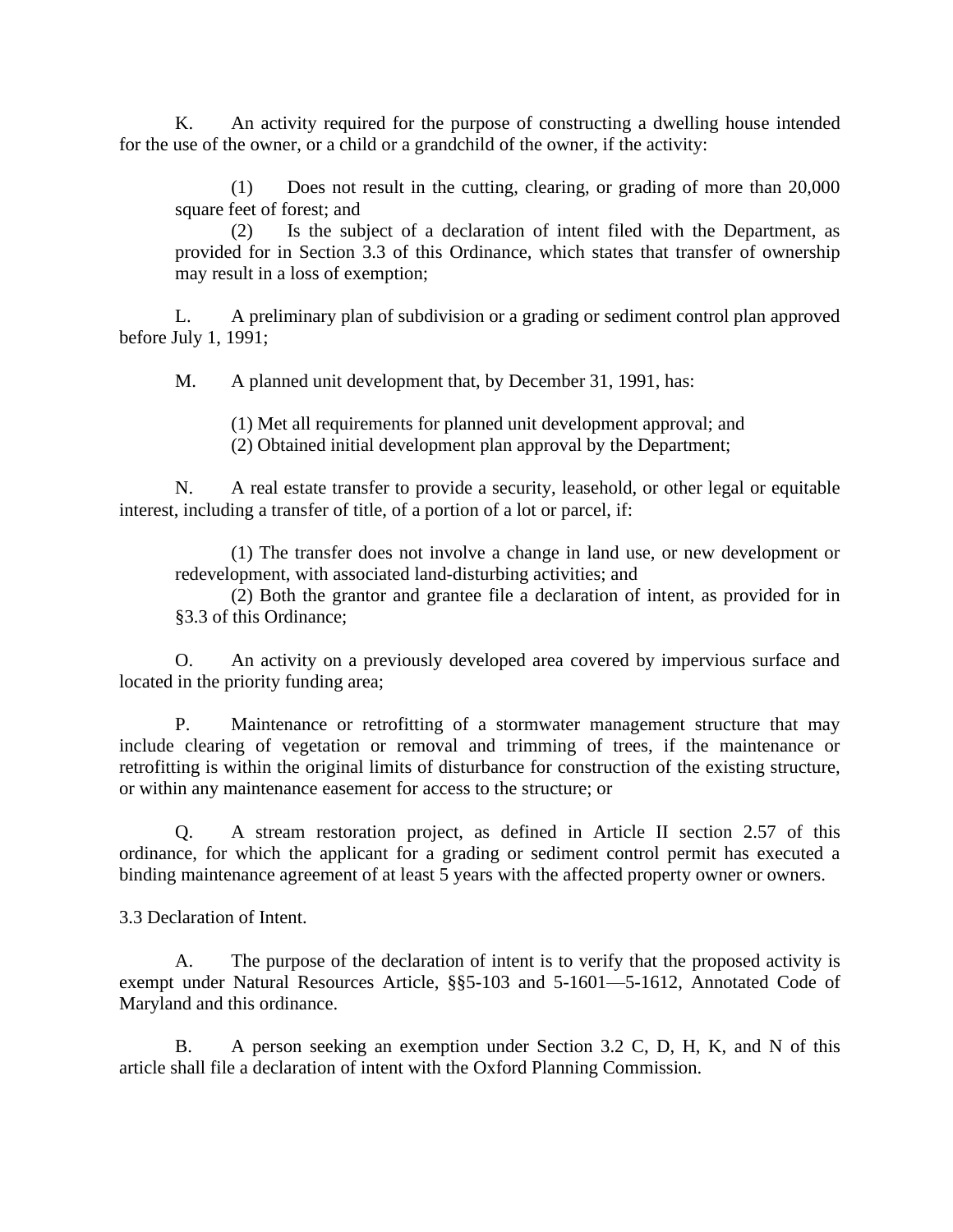C. The declaration of intent is effective for 5 years.

D. The existence of a declaration of intent does not preclude another exempted activity on the property subject to a declaration of intent, if the activity:

(1) Does not conflict with the purpose of any existing declaration of intent; and (2) Complies with the applicable requirements for an exempted activity.

E. If a regulated activity on the area covered by the declaration of intent occurs within 5 years of the effective date of the declaration of intent:

(1) There shall be an immediate loss of exemption; or

(2) There may be a noncompliance action taken by the Department, as appropriate, under this Ordinance.

F. An applicant may apply for a regulated activity on that area of the property not covered under the declaration of intent if the requirements of this Ordinance are satisfied.

G. The Oxford Town Commission may require a person failing to file a declaration of intent or found in noncompliance with a declaration of intent to:

(1) Meet the retention, afforestation and reforestation requirements established in Articles III—XIII of this Ordinance;

(2) Pay a noncompliance fee of \$1.00 per square foot of forest cut or cleared under the declaration of intent;

(3) Be subject to other enforcement actions appropriate under Natural Resources Article, §§5-1601—5-1612, Annotated Code of Maryland and this ordinance; or

(4) File a declaration of intent with the Town of Oxford within five (5) working days from receipt of written notification to be sent by registered mail and the cost of which to be borne by the applicant.

H. In its determination of appropriate enforcement action, the Oxford Town Commissioners may consider whether failure to file a declaration of intent by a person required to file is a knowing violation of this ordinance.

G. The declaration of intent is effective for 5 years

## **Article IV General Requirements**

4.1 A person making application after the effective date of \_\_\_\_\_\_\_\_\_\_ \_\_, 2021 for subdivision or local agency project plan approval, a grading permit, or a sediment control permit for an area of land of 40,000 square feet or greater shall:

A. Submit to the Oxford Planning Commission a forest stand delineation and a forest conservation plan for the lot or parcel on which the development is located; and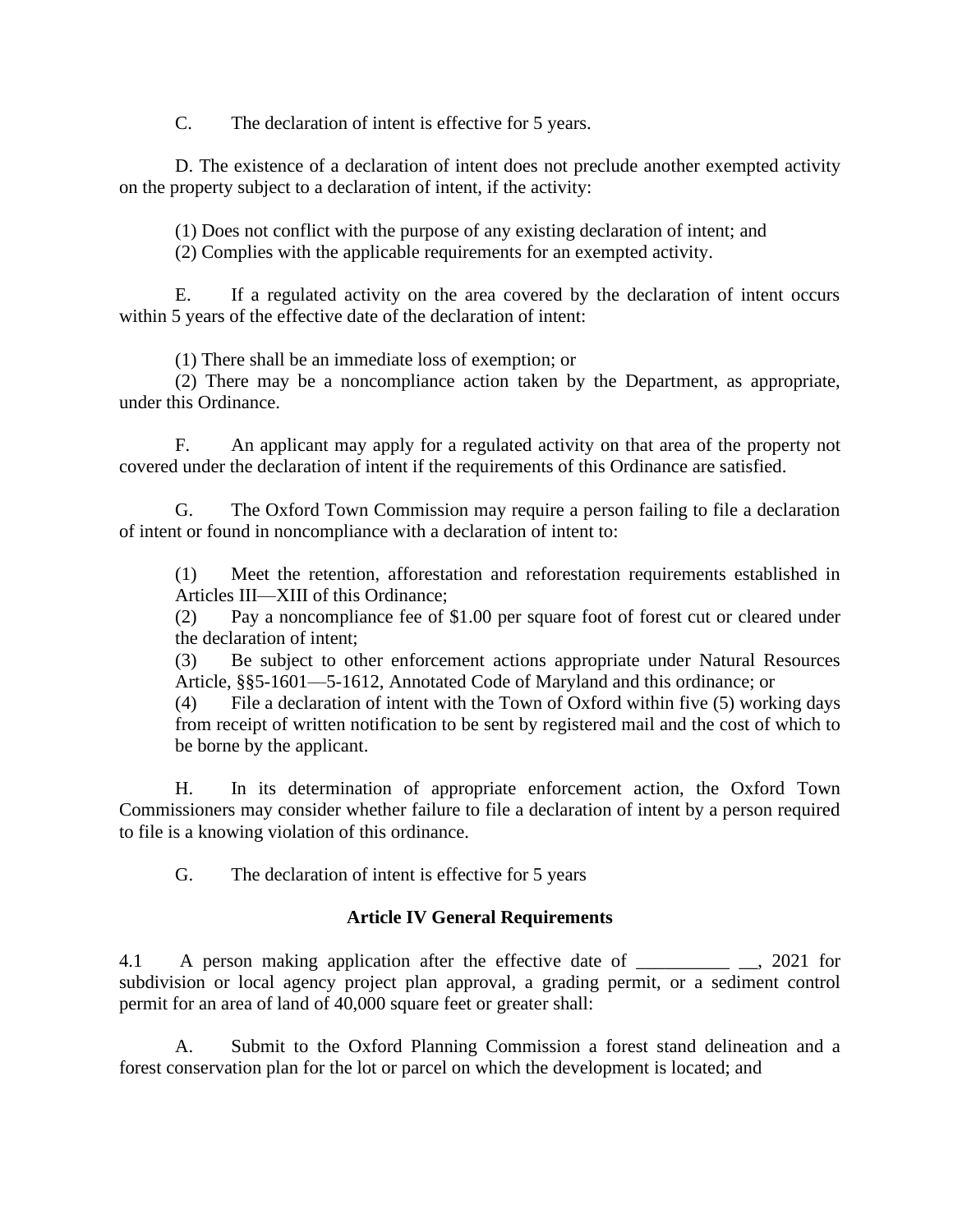B. Use methods approved by the Department, as provided in the Town of Oxford Forest Conservation Technical Manual, to be provided by the State of Maryland at the state's expense, to protect retained forests and trees during construction.

4.2 If a local agency or person using state funds makes application to conduct a regulated activity, the provisions of COMAR 08.19.04.01D—G apply.

# **Article V Forest Stand Delineation**

5.1 Criteria.

A. A forest stand delineation shall be submitted at the initial stages of subdivision or project plan approval, before a grading permit application, or before a sediment control application is submitted for the tract being developed.

B. The delineation shall be prepared by a licensed forester, licensed survey engineer, licensed landscape architect, or a qualified professional who meets the requirements stated in COMAR 08.19.06.01A.

C. The delineation shall be used during the preliminary review process to determine the most suitable and practical areas for forest conservation and shall contain the following components:

(1) A topographic map delineating intermittent and perennial streams, and steep slopes over 5 percent;

(2) A soils map delineating soils with structural limitations, hydric soils, or soils with a soil K value greater than 0.35 on slopes of 5 percent or more;

(3) Forest stand maps indicating species, location, and size of trees and showing dominant and codominant forest types;

(4) Location of 100-year floodplains;

(5) Information required by the Forest Conservation Technical Manual; and

(6) Other information the Town of Oxford determines is necessary to implement this ordinance; i.e. Critical Area Boundaries.

D. If approved by the Oxford Planning Commission, a simplified delineation may be submitted for an area if:

(1) No forest cover greater than 5,000 sq. ft. is disturbed during a construction activity; and

(2) Any areas designated to be under a long-term protective agreement.

E. The Oxford Planning Commission shall consider a simplified forest stand delineation complete if it includes:

(1) All requirements under Section 5.1C(1) and (2) and (4) and (5) of this article;

(2) A map showing existing forest cover as verified by a licensed surveyor; and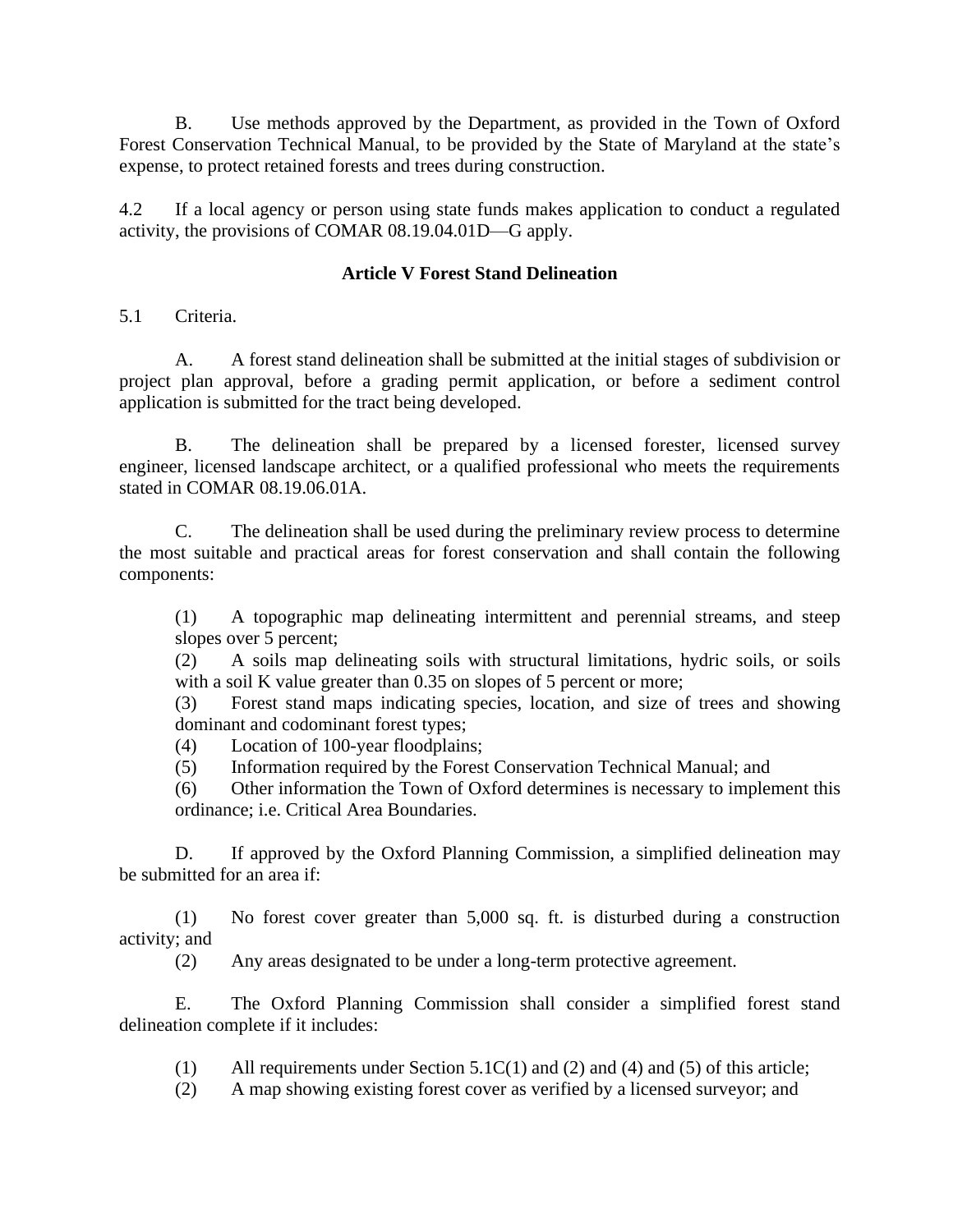(3) Other information required by this ordinance.

F. An approved forest stand delineation may remain in effect for a period not longer than 5 years.

G. Time for Submittal.

(1) All information regarding forest conservation must be presented at the time of permit request. Failure to do so will automatically prohibit any and all permits to be granted.

# **Article VI Forest Conservation Plan**

6.1 General Provisions.

A. In developing a forest conservation plan, the applicant shall give priority to techniques for retaining existing forest in the site.

B. If existing forest on the site subject to a forest conservation plan cannot be retained, the applicant shall demonstrate to the satisfaction of the Department:

(1) How techniques for forest retention have been exhausted;

(2) Why the priority forests and priority areas specified in Natural Resources Article, §5-1604(c)(1), Annotated Code of Maryland, cannot be left in an undisturbed condition:

(a) If priority forests and priority areas cannot be left undisturbed, how the sequence for afforestation or reforestation will be followed in compliance with Natural Resources Article §5-1607, Annotated Code of Maryland; and (b) Where on the site in priority areas afforestation or reforestation will occur in compliance with Natural Resources Article §5-1607, Annotated Code of Maryland.

(3) How and where one for on sq. ft. reforestation will be mitigated;

(4) How the disturbance to the priority forests and priority areas specified in Natural Resources Article, §5-1607(c)(2), Annotated Code of Maryland, qualifies for a variance.

C. The applicant shall demonstrate to the satisfaction of the Oxford Planning Commission that the requirements for afforestation or reforestation onsite or offsite cannot be reasonably accomplished if the applicant proposes to make a payment into the local Town of Oxford's conservation fund instead of afforestation or reforestation.

D. Nontidal Wetlands. A regulated activity under the local program is subject to the following requirements: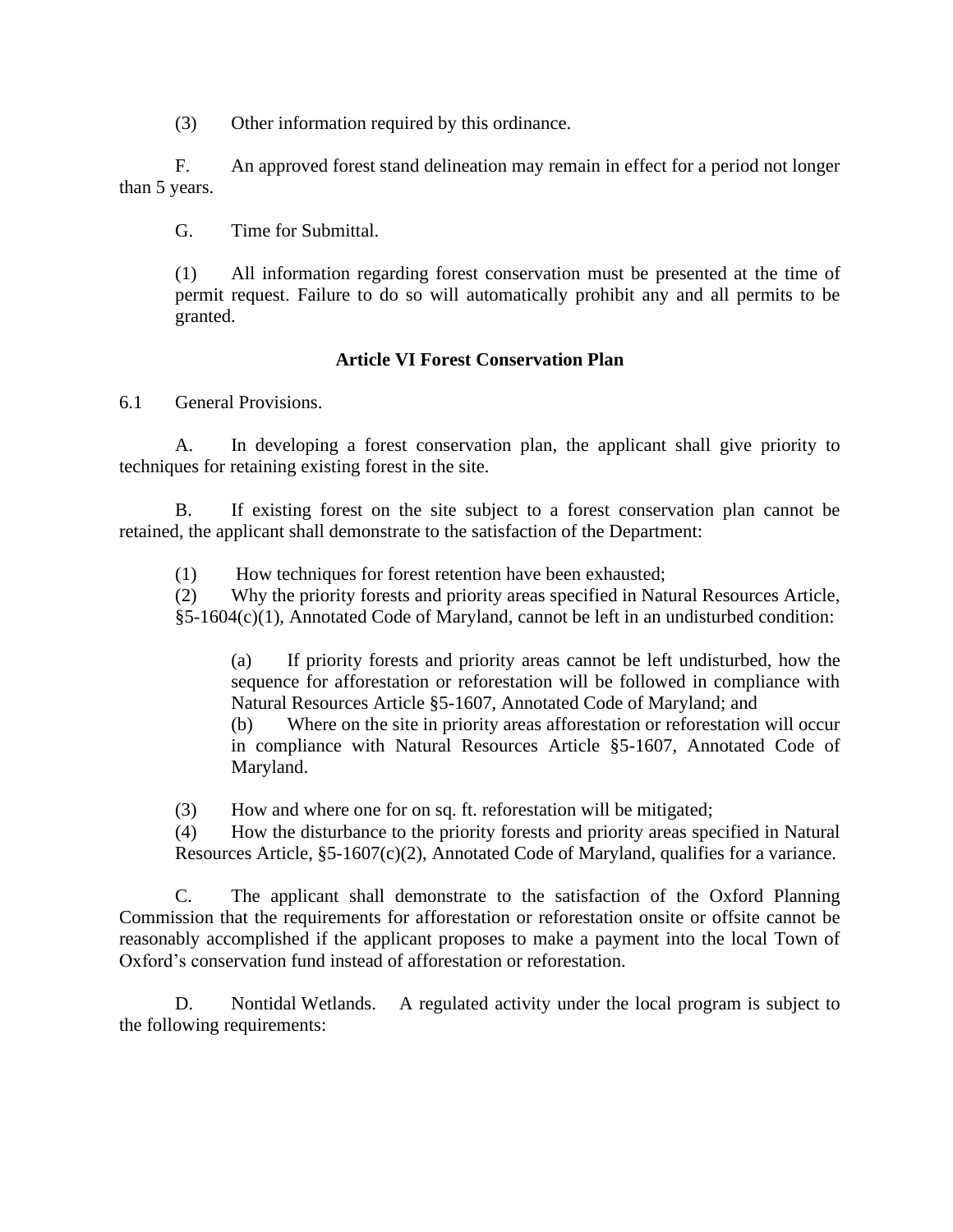(1) For the purposes of delineation, permitting, and mitigation, areas determined to be nontidal wetlands under COMAR 08.05.04 shall be regulated under COMAR 08.05.04 or this ordinance, whichever is more stringent.

(2) For the purpose of calculating reforestation mitigation under this ordinance, a forested nontidal wetland permitted to be cut or cleared and required to be mitigated under COMA 08.05.04 shall be shown on the forest conservation plan and subtracted on an acre for acre basis from the total amount of forest to be cut or cleared as part of a regulated activity.

(3) Nontidal wetlands shall be considered to be priority areas for retention and replacement.

(4) Forested nontidal wetland identification and delineation should be included at the earliest stage of planning to assist the applicant in avoidance and reduction of the impacts to the nontidal wetlands and to avoid delay in the approval process.

6.2 Preliminary Forest Conservation Plan.

A. A preliminary forest conservation plan shall be prepared by a licensed forester, a licensed landscape architect, or a qualified professional who meets the requirements stated in COMAR 08.19.06.01A.

B. A preliminary forest conservation plan shall:

(1) Be submitted with the preliminary plan of subdivision or proposed project plan;

(2) Include the approved forest stand delineation for the site;

(3) Include a table that lists the proposed values of the following, in square feet:

(a) Net tract area;

(b) Area of forest conservation required; and

(c) Area of forest conservation that the applicant proposes to provide, including both onsite and offsite areas;

(4) Include a clear graphic indication of the forest conservation provided on the site drawn to scale, showing areas where retention of existing forest or afforestation or reforestation is proposed;

(5) Include an explanation of how the provisions of §6.1 of this article have been met;

(6) In the case of afforestation or reforestation, include a proposed afforestation or reforestation plan;

(7) Include a proposed construction timetable showing the sequence of forest conservation procedures;

(8) Show the proposed limits of disturbance;

(9) Show proposed stockpile areas;

(10) Incorporate a proposed 2-year maintenance agreement that shows how areas designated for afforestation or reforestation will be maintained to ensure protection and satisfactory establishment; and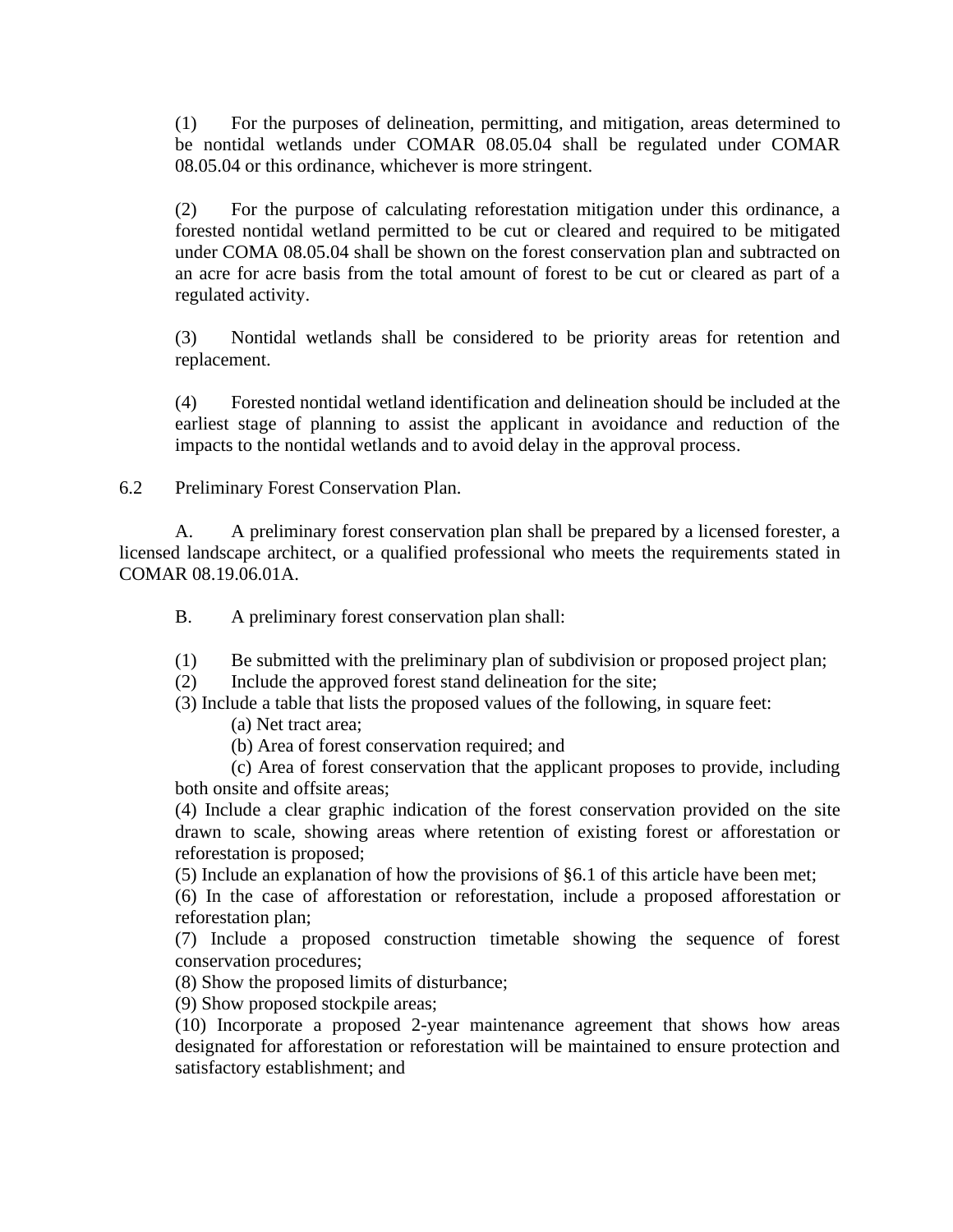(11) Other information the Department determines is necessary to implement this Ordinance.

C. The review of the preliminary forest conservation plan shall be concurrent with the review of the preliminary site plan.

D. During the different stages of the review process, the preliminary forest conservation plan may be modified provided the Department approves of the changes.

6.2.1 Forest Conservation Plan required to be submitted with all development proposed.

A. A forest conservation plan shall:

(1) Be submitted with the preliminary plan of subdivision or proposed project plan by the party wishing to build, subdivide, or develop in any way;

(2) Include the approved forest stand delineation of the site;

(3) Include a table that lists the proposed values of the following, in square feet:

(a) Net tract area,

(b) Area of forest conservation requires, and

(c) Area of forest conservation that the applicant proposes to provide, including both onsite and offsite areas;

(4) Include a clear graphic indication of the forest conservation provided on the site drawn to scale, showing areas where retention of existing forest or afforestation of reforestation is proposed;

(5) Include an explanation of how the provisions of Section 6.1 of this article have been met;

(6) In the case of afforestation or reforestation, include a proposed afforestation or reforestation plan;

(7) Include a proposed construction timetable showing the sequence of forest conservation procedures;

(8) Show the proposed limits of disturbance;

(9) Show proposed stockpile areas;

(10) Incorporate a proposed 2-year maintenance agreement that shows how areas designated for afforestation or reforestation will be maintained to ensure protection and satisfactory establishment;

(11) Information required in the Forest Conservation Technical Manual; and

(12) Other information the Department determines is necessary to implement this ordinance.

B. The review of the preliminary forest conservation plan shall be concurrent with the review of the preliminary site plan.

C. During the different stages of the review process, the preliminary forest conservation plan may be modified.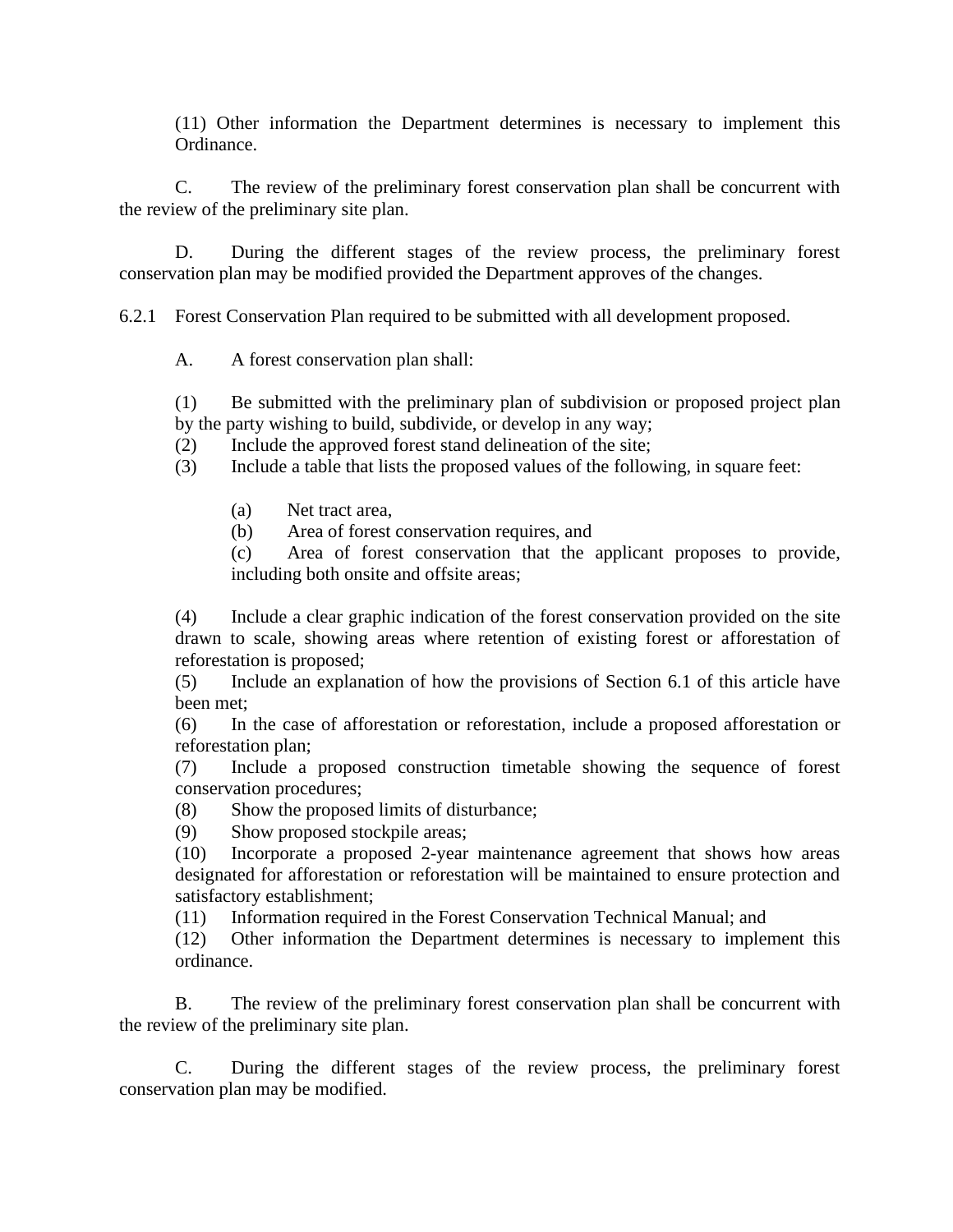6.3 The Forest Conservation Plan will continue on in any subdivision request to include the following and shall be prepared by a licensed forester, a licensed landscape architect, or a qualified professional who meets the requirements stated in COMAR 08.19.06.01A.

- A. A final forest conservation plan shall:
- (1) Be submitted with the following:
	- (a) A final subdivision plan,
	- (b) A final project plan,
	- (c) An application for a grading permit of over 5,000 sq. ft., or
	- (d) An application for a sediment control permit exceeding 5,000 sq. ft.;

(2) Show proposed locations and types of protective devices to be used during construction activities to protect trees and forests designated for conservation;

(3) In the case of afforestation or reforestation, include an afforestation or reforestation plan, with a timetable and description of needed site and soil preparation, species, size, and spacing to be used;

(4) Incorporate a binding 2-year maintenance agreement specified in COMAR 08.19.05.01 that details how the areas designated for afforestation or reforestation will be maintained to ensure protection and satisfactory establishment, including:

(a) Watering, and

(b) A reinforcement planting provision if survival rates fall below required standards, as provided in the Town of Oxford's Forest Conservation Technical Manual, to be provided to the Town at the State's expense;

(5) Incorporate a long-term binding protective agreement as specified in COMAR 08.19.05.02 that:

(a) Provides protection for areas of forest conservation, including areas of afforestation, reforestation, and retention, and

(b) Limits uses in areas of forest conservation to those uses that are designated and consistent with forest conservation, including recreational activities and forest management practices that are used to preserve forest;

(6) Include the substantive elements required under Section 6.2(2)—(5), (7)—(9), and (11) of this article, as finalized elements of the forest conservation plan; and

(7) Other information the Department determines is necessary to implement this ordinance.

C. Time for submittal.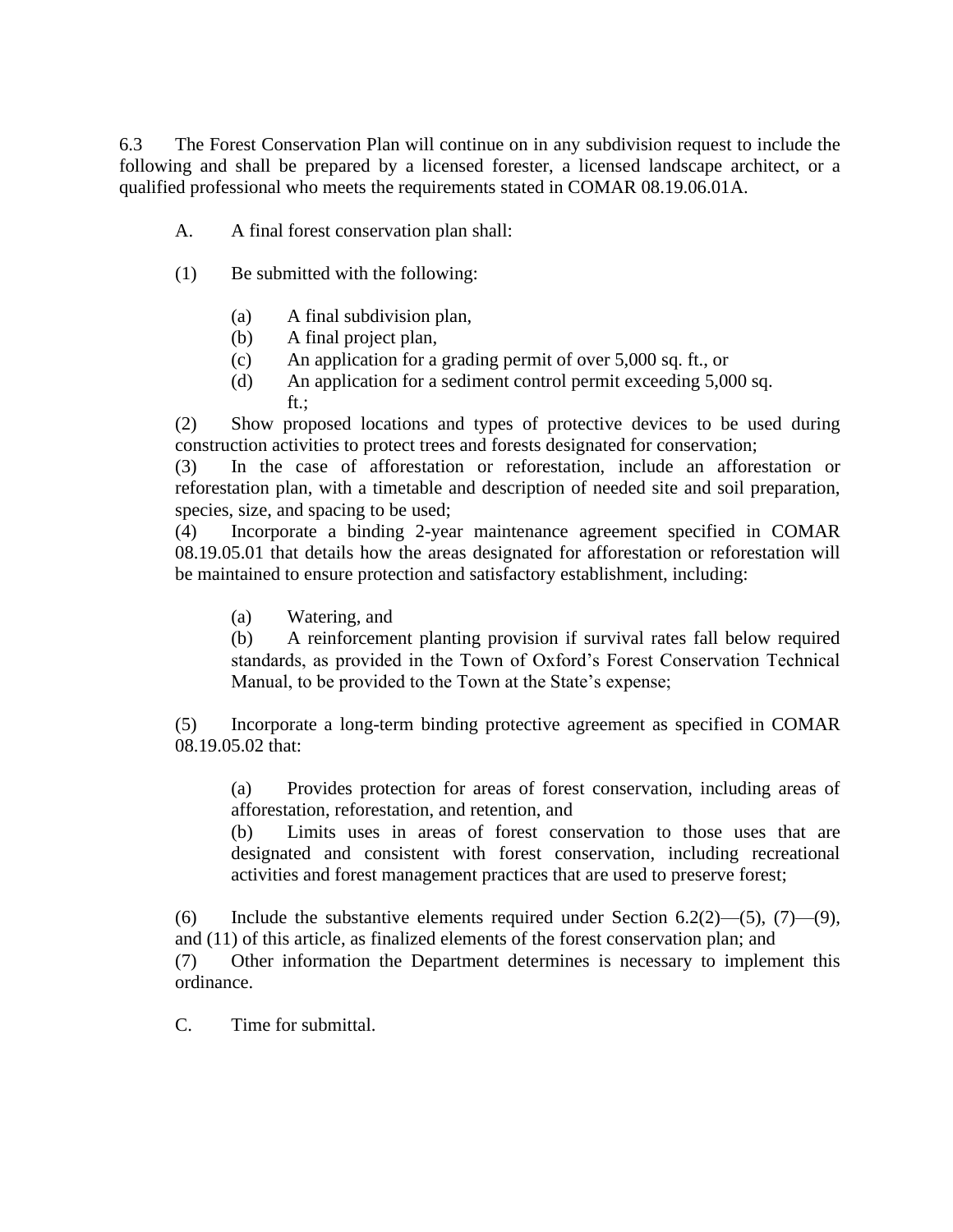(1) Within 45 calendar days after receipt of the final forest conservation plan, the Department shall notify the applicant whether the forest conservation plan is complete and approved.

(2) If the Department fails to notify the applicant within 45 calendar days, the plan shall be treated as complete and approved.

(3) The Department may require further information or extend the deadline for an additional 15 calendar days under extenuating circumstances.

(4) At the request of the applicant, the Department may extend the deadline under extenuating circumstances.

D. The Oxford Planning Commission's review of a final forest conservation plan shall be concurrent with the review of the subdivision or project plan.

E. The Oxford Planning Commission may revoke an approved forest conservation plan if it finds that:

(1) A provision of the plan has been violated;

(2) Approval of the plan was obtained through fraud, misrepresentation, a false or misleading statement, or omission of a relevant or material fact; or

(3) Changes in the development or in the condition of the site necessitate preparation of a new or amended plan.

F. The Oxford Town Commissioners may issue a stop work order against a person who violates a provision of this ordinance or a regulation, order, approved forest conservation plan, or maintenance agreement as per instructed by the Oxford Planning Commission.

G. Before revoking approval of a forest conservation plan, the Oxford Town Commissioners shall notify the violator in writing and provide an opportunity for a hearing.

# **Article VII Afforestation and Retention.**

7.1 Afforestation Requirement. A person making application after the effective date of this ordinance for subdivision or project plan approval, a grading permit, or a sediment control permit for an area of land of 40,000 square feet or greater, shall:

A. Conduct afforestation on the lot or parcel in accordance in accordance with the following:

(1) A tract having less than 20 percent of the net tract area in forest cover shall be afforested up to at least 20 percent of the net tract area for the following land use categories:

- (a) Agriculture and resource areas; and
- (b) Medium density residential areas;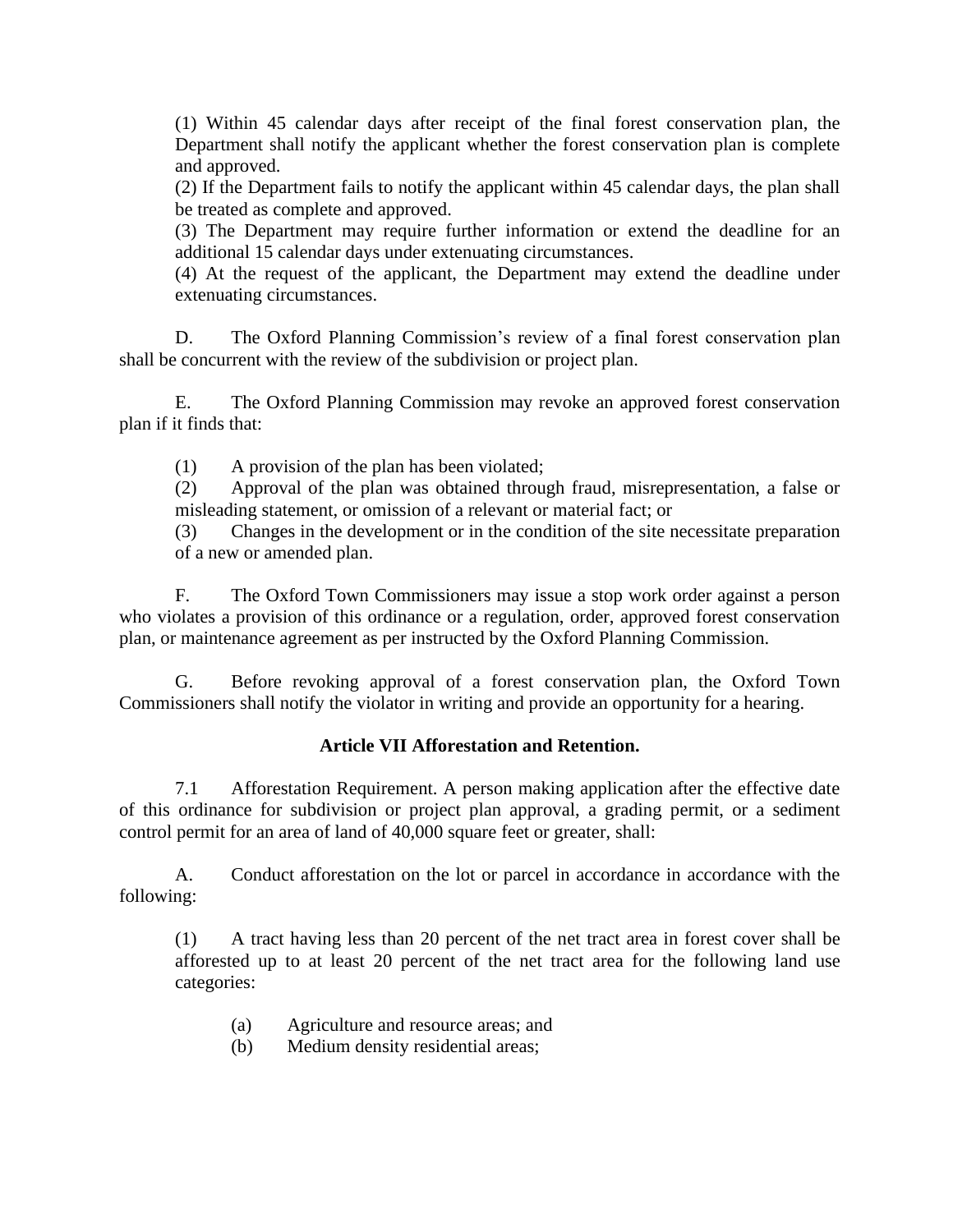(2) A tract with less than 15 percent of its net tract area in forest cover shall be afforested up to at least 15 percent of the net tract area for the following land use categories:

- (a) Institutional development areas;
- (b) High density residential areas,
- (c) Mixed use and planned unit development areas, and
- (d) Commercial and industrial use areas;

B. Comply with the following when cutting into forest cover that is currently below the afforestation percentages described in Section 7.1(A) of this article:

(1) The required afforestation level shall be determined by the amount of forest existing before cutting or clearing begins; and

(2) Forest cut or cleared below the required afforestation level shall be reforested or afforested at a 2 to 1 ratio and added to the amount of afforestation necessary to reach the minimum required afforestation level, as determined by the amount of forest existing before cutting or clearing began.

7.2 Retention. The following trees shrubs, plants, and specific areas are considered priority for retention and protection and shall be left in an undisturbed condition unless the applicant has demonstrated, to the satisfaction of the Oxford Planning Commission, that reasonable efforts have been made to protect them and the plan cannot be reasonably altered:

A. Trees, shrubs, plants located in sensitive areas including the 100-year floodplain, intermittent and perennial streams and their buffers, steep slopes, nontidal wetlands, and critical habitats;

B. Contiguous forest that connects the largest undeveloped or most vegetated tracts of land within and adjacent to the site;

7.2-1 Retention. The following trees, shrubs, plants, and specific areas are considered priority for retention and protection and shall be left in an undisturbed condition unless the applicant has demonstrated, to the satisfaction of the Department, that the applicant qualifies for a variance in accordance with Section 14.1 of this Ordinance:

A. Trees, shrubs, or plants determined to be rare, threatened, or endangered under:

(1) The federal Endangered Species Act of 1973 in 16 U.S.C. §§1531-1544 and in 50 CFR 17;

(2) The Maryland Nongame and Endangered Species Conservation Act, Natural Resources Article, §§10-2A-01-10-2A-09, Annotated Code of Maryland; and (3) COMAR 08.03.08;

B. Trees that: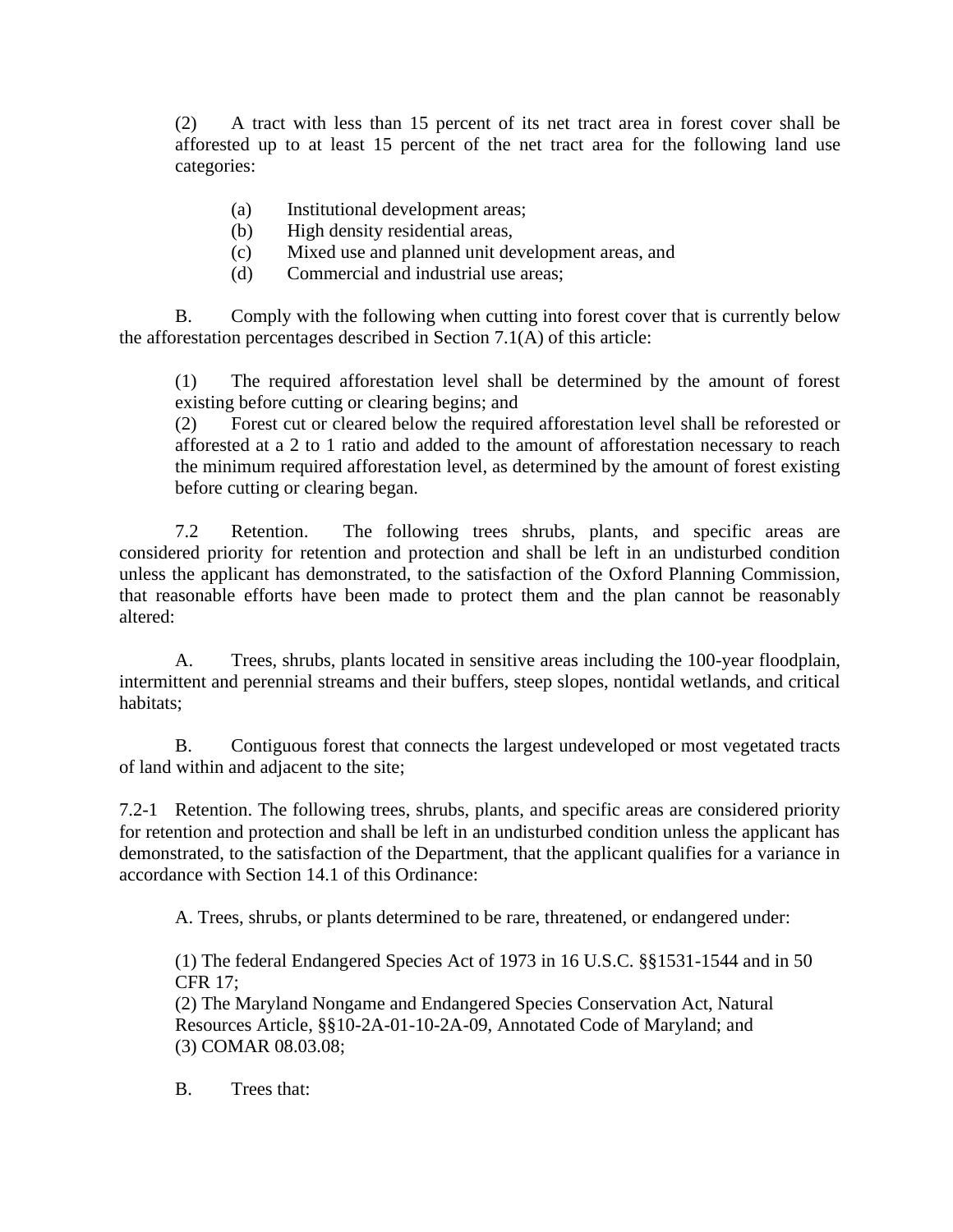(1) Are part of a historic site,

(2) Are associated with a historic structure,

(3) Have been designated by the State or the Department as a national, State, or county champion tree; and

C. Any tree having a diameter measured at 4.5 feet above the ground of:

(1) 30 inches or more; or

(2) 75 percent or more of the diameter, measured at 4.2 feet above the ground, of the current State champion tree of that species as designate by the Department of Natural Resources.

# **Article VIII Reforestation**

8.1 Forest Conservation Threshold.

A. There is a forest conservation threshold established for all land use categories, as provided in Subsection B of this article. The forest conservation threshold means the percentage of the net tract area at which the reforestation requirement changes from a ratio of ¼ acre planted for each acre removed above the threshold to a ratio of 2 acres planted for each acre removed below the threshold.

B. After reasonable afforest to minimize the cutting or clearing of trees and other woody plants have been exhausted in the development of a subdivision or project plan, grading and sediment control activities, and implementation of the forest conservation plan, the forest conservation plan shall provide for reforestation, or payment into the forest conservation fund, according to the formula set forth in Subsections B and C of this Section and consistent with Section 6.1 of this Ordinance, and the following forest conservation threshold for the applicable land use category:

|     | Category of Use                              | <b>Threshold Percentage</b> |
|-----|----------------------------------------------|-----------------------------|
| (1) | Agricultural and resource areas              | 50 percent;                 |
| (2) | Medium density residential areas             | 25 percent;                 |
| (3) | Institutional development areas              | 20 percent;                 |
| (4) | High density residential areas               | 20 percent;                 |
| (5) | Mixed use and planned unit development areas | 15 percent;                 |
| (6) | Commercial and industrial use areas          | 15 percent.                 |
|     |                                              |                             |

C. Calculations.

(1) For all existing forest cover measured to the nearest  $1/10^{th}$  acre cleared on the net tract area above the applicable forest conservation threshold, the area of forest removed shall be reforested at a ratio of ¼ acre planted for each acre removed.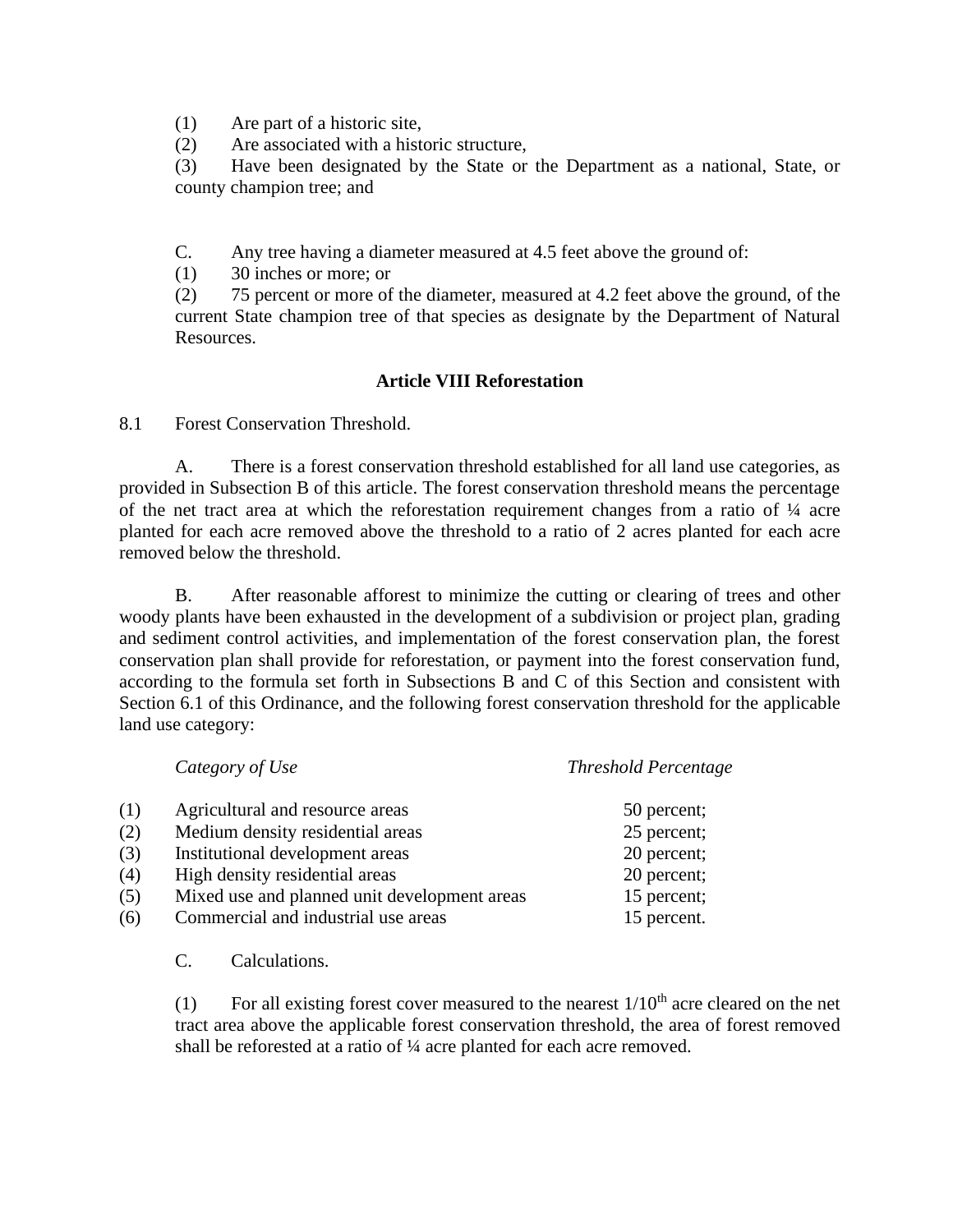(2) Each acre of forest retained on the net tract area above the applicable forest conservation threshold shall be credited against the total number of acres required to be reforested under paragraph (1) of this subsection, The calculation of the credit shall be according to the criteria provided in the Town of Oxford's Forest Conservation Technical Manual, to be paid for and provided by the State of Maryland.

(3) For all existing forest cover measured to the nearest  $1/10^{th}$  acre cleared on the net tract area below the applicable forest conservation threshold, the area of forest removed shall be reforested at a ratio of 2 acres planted for each acre removed below the threshold and at a ratio of ¼ acre planted for each acre removed above the threshold.

# **Article IX Priorities and Time Requirements for Afforestation and Reforestation**

9.1 Sequence for Afforestation and Reforestation.

A. After techniques for retaining existing forest on the site have been exhausted, the preferred sequence for afforestation and reforestation, as determined by the Oxford Planning Commission, is as follows:

(1) Selective clearing and supplemental planting on site:

(2) Onsite afforestation or reforestation, if economically feasible, using transplanted or nursery stock that is greater than 1.5 inches diameter measured at 4.5 feet above the ground;

(3) Onsite afforestation or reforestation, using whip and seeding stock;

(4) Landscaping of areas under an approved landscaping plan which establishes a forest that is at least covering 2,500 square feet or more of area;

(5) Offsite afforestation or reforestation, using transplanted or nursery stock that is greater than 1.5 inches diameter measured at 4.5 feet above the ground;

(6) Offsite afforestation or reforestation, using whip and seedling stock;

- (7) Natural regeneration on site; and
- (8) Natural regeneration offsite.

B. A sequence other than the one described in Subsection A of this article may be used for a specific project, if necessary, to achieve the objectives of the Town of Oxford's land use plan or to take advantage of opportunities to consolidate forest conservation efforts.

C. The following are considered a priority for afforestation and reforestation:

(1) Those techniques that enhance existing forest and involve selective clearing or supplemental planting on-site;

(2) On-site afforestation or reforestation where the retention options have been exhausted, using methods selected in accordance with Subsection F of this section, and the location being selected in accordance with this subsection;

(3) Off-site afforestation or reforestation in the same watershed or in accordance with an approved master plan where the applicant has demonstrated that no reasonable alternative on-site exists, or where: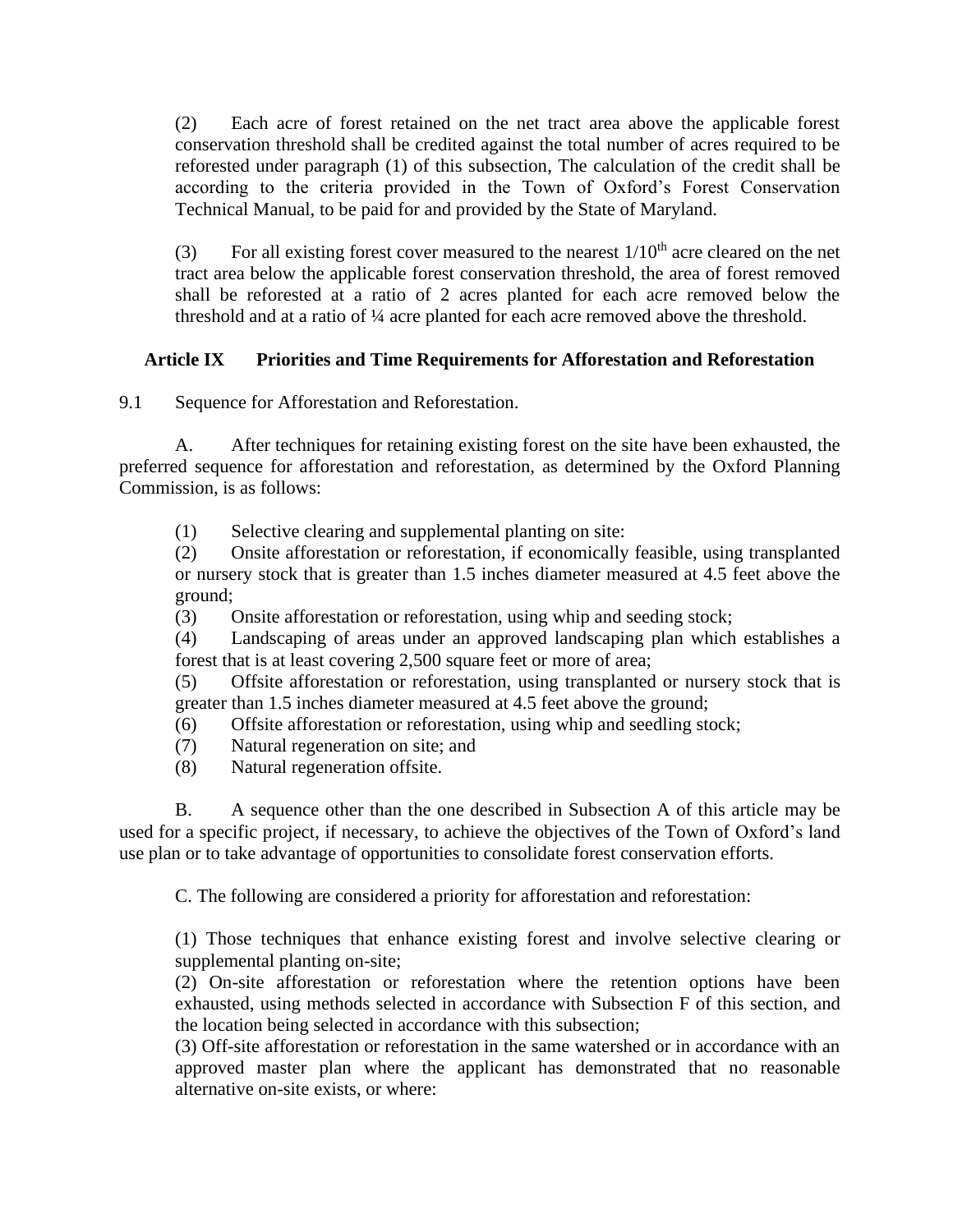(a) Any on-site priority areas for afforestation or reforestation have been planted in accordance with this subsection; and

(b) The applicant has justified to the Department's satisfaction that environmental benefits associated with off-site afforestation or reforestation exceed those derived from on-site planting.

D. In the cases cited in Subsection C of this section, the method shall be selected in accordance with Subsection F of this section and the location shall be selected in accordance with Subsection C of this section.

E. Off-site afforestation or reforestation may include the use of forest mitigation banks which have been so designated in advance by the Department.

F. Standards for meeting afforestation or reforestation requirements shall be established using one or more of the following methods:

(1) Establish or enhance forest buffers adjacent to intermittent and perennial streams, and coastal bays and their buffers, to widths of at least 50 feet;

(2) Establish or increase existing forested corridors to connect existing forests within or adjacent to the site and, where practical, forested corridors should be a minimum of 300 feet in width to facilitate wildlife movement;

(3) Establish or enhance forest buffers adjacent to critical habitats where appropriate;

(4) Establish or enhance forested areas in the 100-year floodplains;

(5) Establish plantings to stabilize slopes of 25 percent or greater and slopes of 15 percent or greater with a soil K value greater than 0.35 including the slopes of ravines or other natural depressions;

(6) Establish buffers adjacent to areas of differing land use when appropriate, or adjacent to highways or utility rights-of-way;

(7) Establish forest areas adjacent to existing forests to increase the overall area of contiguous forest cover, when appropriate; and

(8) Use native plant materials for afforestation or reforestation, when appropriate.

G. A person required to conduct afforestation or reforestation under this article shall accomplish it within 1 year or two growing seasons, whichever is a greater time period, following development project completion.

## **Article X Payment Instead of Afforestation and Reforestation**

10.1 Forest Conservation Fund.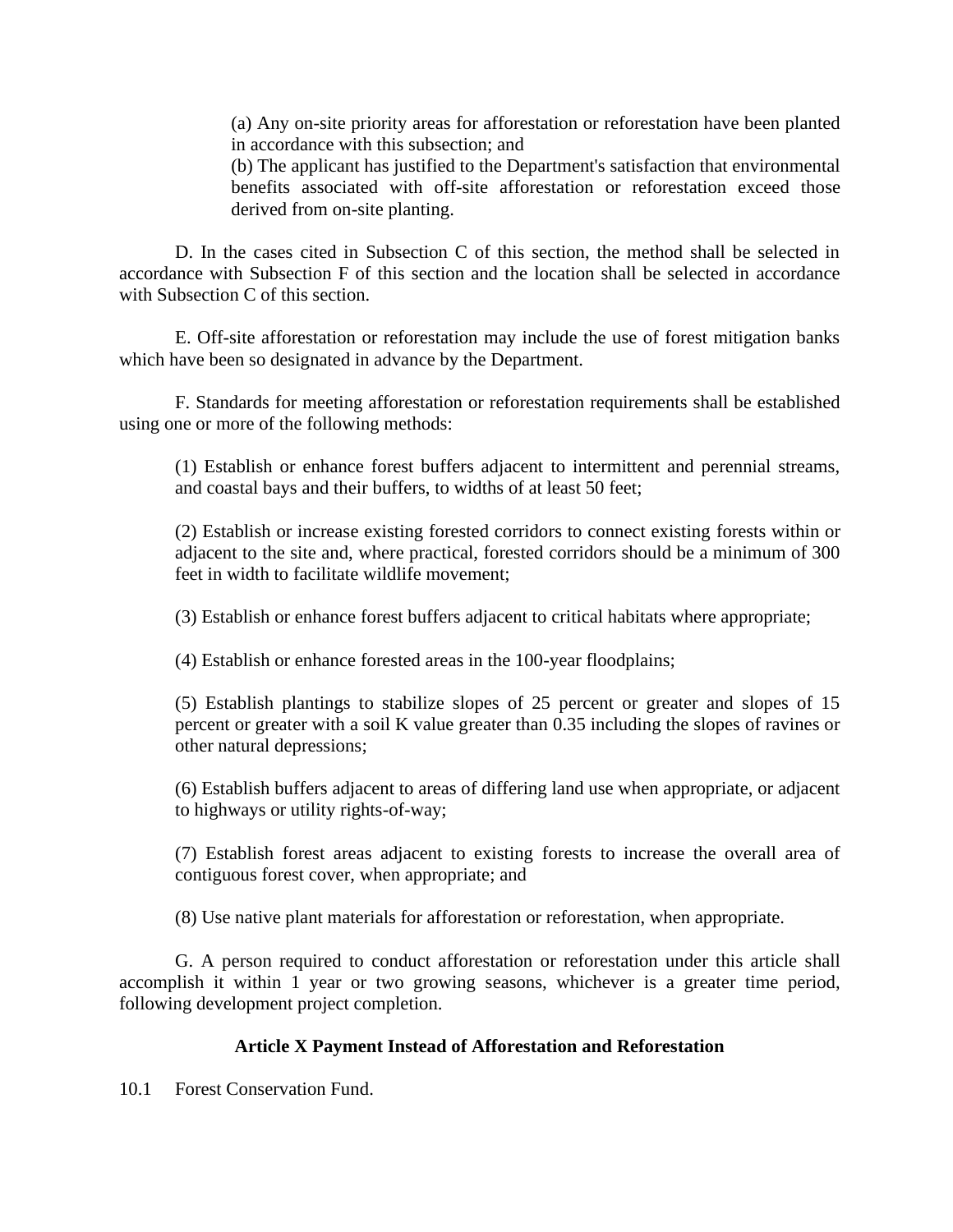A. There is to be established a forest conservation fund by the Town Commissioners of Oxford to be used in accordance with the Administration of this ordinance.

B. If a person subject to this ordinance demonstrates to the satisfaction of Oxford's Planning Commission that requirements for reforestation or afforestation onsite or offsite cannot be reasonably accomplished and appropriate credits generated by a forest mitigation bank in the same county or watershed are not available, the person shall contribute money, at a rate of 10 cents per square foot of the area of required planting, into Oxford's forest conservation fund.

C. Money contributed instead of afforestation or reforestation under this article shall be paid within 30 calendar days before development project completion.

D. Oxford shall direct the responsible parties to accomplish the reforestation or afforestation for the equivalent number of acres for which the money is deposited within 1 year or two growing seasons, whichever is a greater time period, after receipt of the money.

E. Money deposited in the Oxford forest conservation fund:

(1) May be spent on the cost directly related to reforestation and afforestation, including site identification, acquisition, and preparation;

- (2) Shall be deposited in a separate forest conservation fund; and
- (3) May not revert to the general fund.
- F. Sites for Afforestation or Reforestation Using Fund Money.

(1) Except as provided in Subsection E(2) of this section, the reforestation or afforestation requirement under this article shall occur in the Town of Oxford.

(2) If the reforestation or afforestation cannot be reasonably accomplished in Oxford, then the reforestation or afforestation shall occur in the surrounding watershed in which the project is located.

### **Article X-1 Payment by Credits From a Forest Mitigation Bank.**

10.1.1 Use of Forest Mitigation Bank.

A. If a person subject to this Ordinance demonstrates to the satisfaction of the Oxford Planning Commission that requirements for reforestation or afforestation onsite or offsite cannot be reasonably accomplished, the person may contribute credits from a forest mitigation bank. A credit is required for each tenth of an acre of an area of required planting.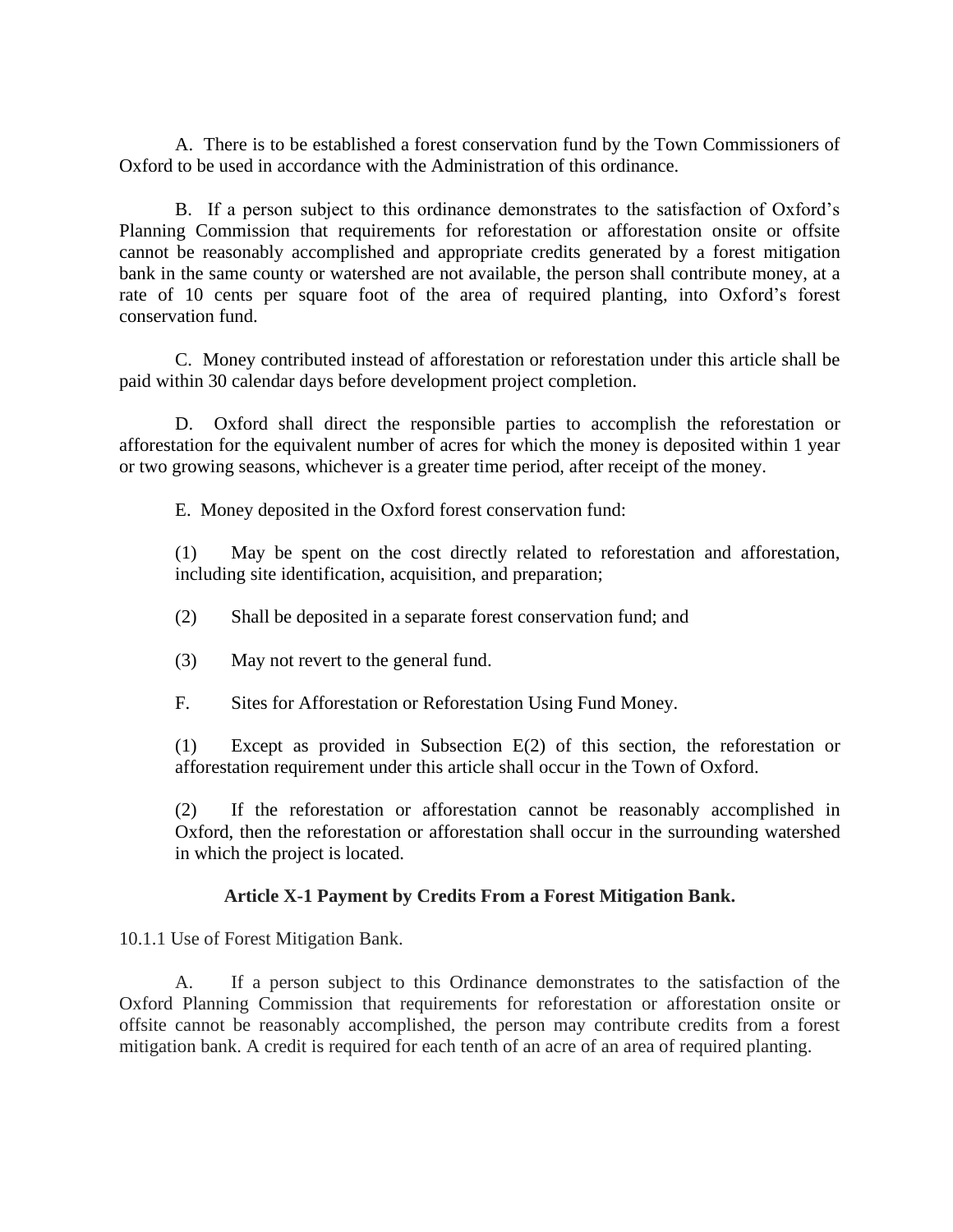B. The credits shall be debited from an approved forest mitigation bank within 90 calendar days after development project completion.

# **Article X-2 Establishing Forest Mitigation Banks.**

10.1.2 Forest Mitigation Banks.

A. A person may create a forest mitigation bank from which applicants may purchase credits to meet the afforestation and reforestation requirements of this Ordinance.

B. The forest mitigation bank shall:

(1) Afforest or reforest an area of land in accordance with a forest mitigation bank agreement;

(2) Be protected by an easement, deed restrictions, or covenants which require the land in the bank to remain forested in perpetuity and are enforceable by the Department and the Department of Natural Resources;

(3) Limit the use of the land in the bank to those activities which are not inconsistent with forest conservation such as recreational activities, forest management under a forest conservation and management program under Tax-Property Article, §8-211, Annotated Code of Maryland, or activities specified in a forest management plan prepared by a licensed forester and approved by the Department;

(4) Use native plant materials for afforestation or reforestation unless inappropriate; and

(5) Cause trees to be planted which:

(a) Establish or enhance forested buffers adjacent to intermittent and perennial streams and coastal bays to widths of at least 50 feet;

(b) Establish or increase existing forested corridors, which, where practical, should be a minimum of 300 feet in width to facilitate wildlife movement, to connect existing forests within or adjacent to the site;

(c) Establish or enhance forest buffers adjacent to critical habitats where appropriate;

(d) Establish or enhance forested areas in 100-year floodplains;

(e) Stabilize slopes of 25 percent or greater;

(f) Stabilize slopes of 15 percent or greater with a soil K value greater than 0.35 including the slopes of ravines or other natural depressions;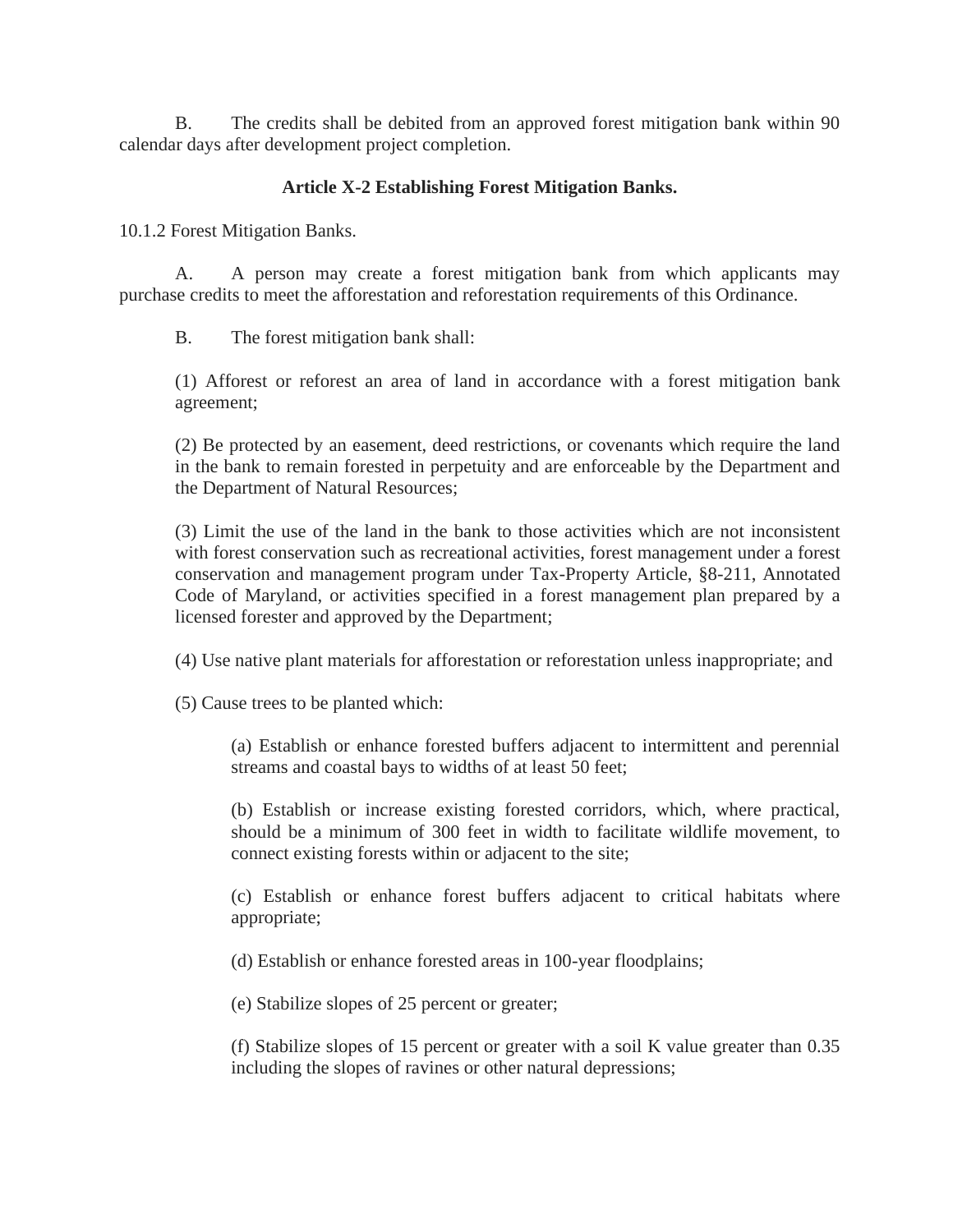(g) Establish buffers adjacent to areas of differing land use where appropriate, or adjacent to highways or utility rights-of-way; or

(h) Establish forest areas adjacent to existing forests to increase the overall area of contiguous forest cover, when appropriate.

C. A person proposing to create a forest mitigation bank shall submit to the Department:

(1) Completed application on a form approved by the Department which has been signed by an authorized individual in conformance with COMAR 08.19.04.02I;

(2) Forest mitigation bank plan which contains a:

(a) Vicinity map of the proposed mitigation bank site;

(b) Simplified forest stand delineation which meets the criteria in COMAR 08.19.04.02;

(c) Detailed afforestation or reforestation plan, which shall include a timetable and description of the site and soil preparation needed, species, size, and spacing to be utilized, prepared by a licensed Maryland forester, a licensed landscape architect, or a qualified professional who meets the requirements stated in COMAR 08.19.06.01A; and

(d) Proposed 2-year maintenance agreement that:

(i) Sets forth how the areas afforested or reforested will be maintained to ensure protection and satisfactory establishment;

(ii) Complies with COMAR  $08.19.04.05C(4)(a)$ ; and

(iii) Includes watering and reinforcement planting provisions if survival falls below required standards:

(3) Copy of the deed to the property;

(4) Survey or other legally sufficient description of the bank site for inclusion in the deeds of easement, deed restrictions, or covenants;

(5) Title report or other assurance that:

(a) The property is not encumbered by any covenants or other types of restrictions which would impair the property's use as a forest mitigation bank; and

(b) There is legally sufficient access to the forest mitigation bank site which can be used by the Department and its assignees to inspect the forest mitigation bank; and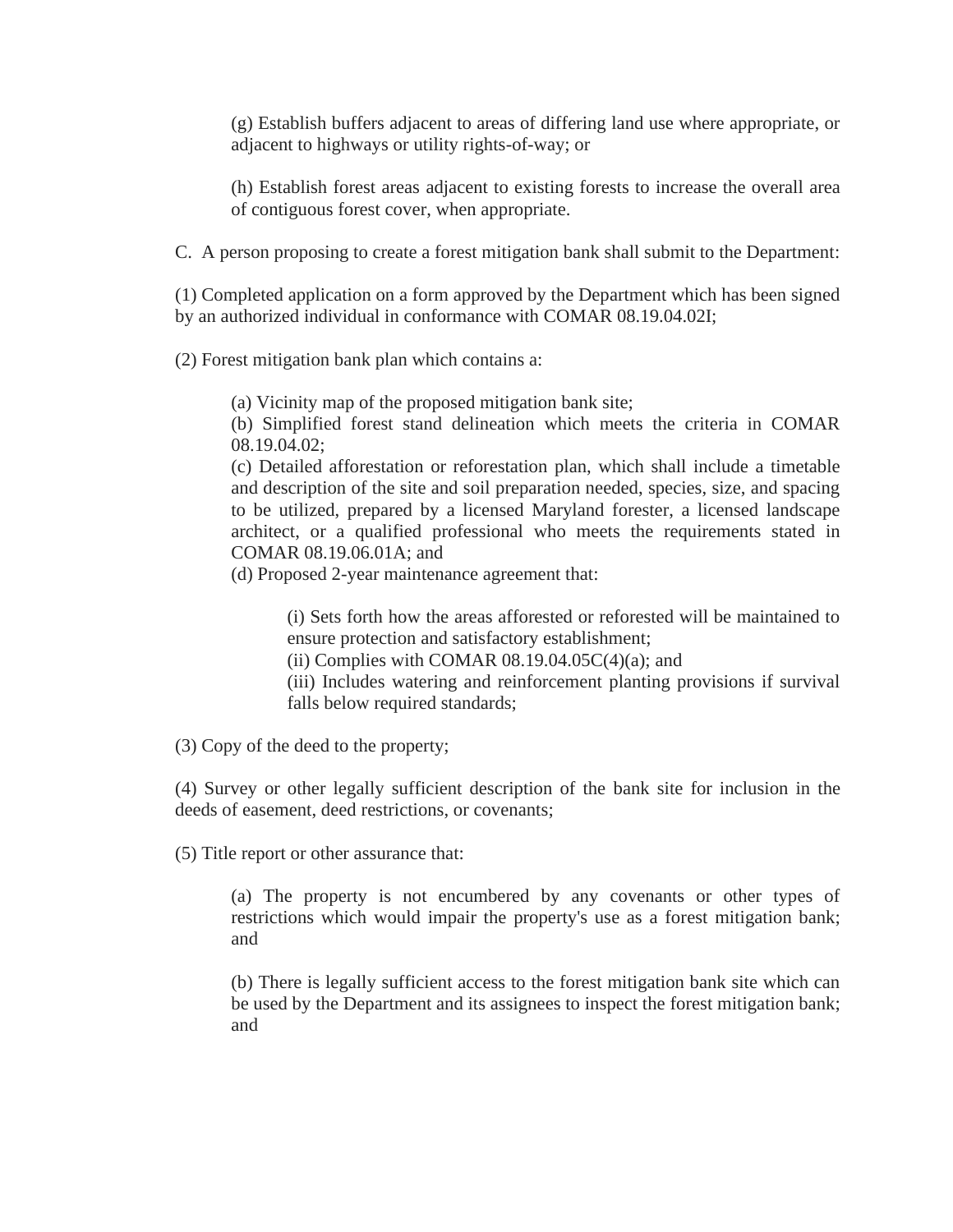(6) Description of the system to be used by the person owning and operating the forest mitigation bank to identify and keep track of which portions of the bank have been debited to meet an applicant's offsite afforestation or reforestation requirements.

D. The owner of an approved forest mitigation bank shall enter into an agreement with the Department which contains:

(1) The approved reforestation or afforestation plan;

(2) The approved system for marking and tracking which portions of the bank have been debited; and

(3) An acknowledgment that the bank may not debit any portion of the afforested or reforested land until 2 years of successful growth has been achieved unless the banker has posted a bond or alternate form of security.

# **Article XI Recommended Tree Species**

11.1 Recommended Tree Species List.

A. Tree species used for afforestation or reforestation shall be native to the county, when appropriate, and selected from a list of approved species established by the Maryland Department of Natural Resources and provided to the Town of Oxford at no additional expense to the Town.

B. The Oxford Planning Commission shall adopt a list of tree species to be used for any required afforestation or reforestation and incorporate it into the Forest Conservation Technical Manual to be provided by the State to the Town of Oxford at no additional expense to the Town.

# **Article XII Financial Security for Afforestation and Reforestation**

12.1 Bonding.

A. A person required to conduct afforestation or reforestation under this article shall furnish financial security in the form of a bond, an irrevocable letter of credit, or other security approved by the Oxford Planning Commission. The bond shall:

(1) Assure that the afforestation, reforestation, and the associated maintenance agreement are conducted and maintained in accordance with the approved forest conservation plan;

(2) Be in an amount equal to the estimated cost, as determined by the Oxford Planning Commission for afforestation and reforestation; and

(3) Be in a form and of a content approved by the Town Commissioners of Oxford.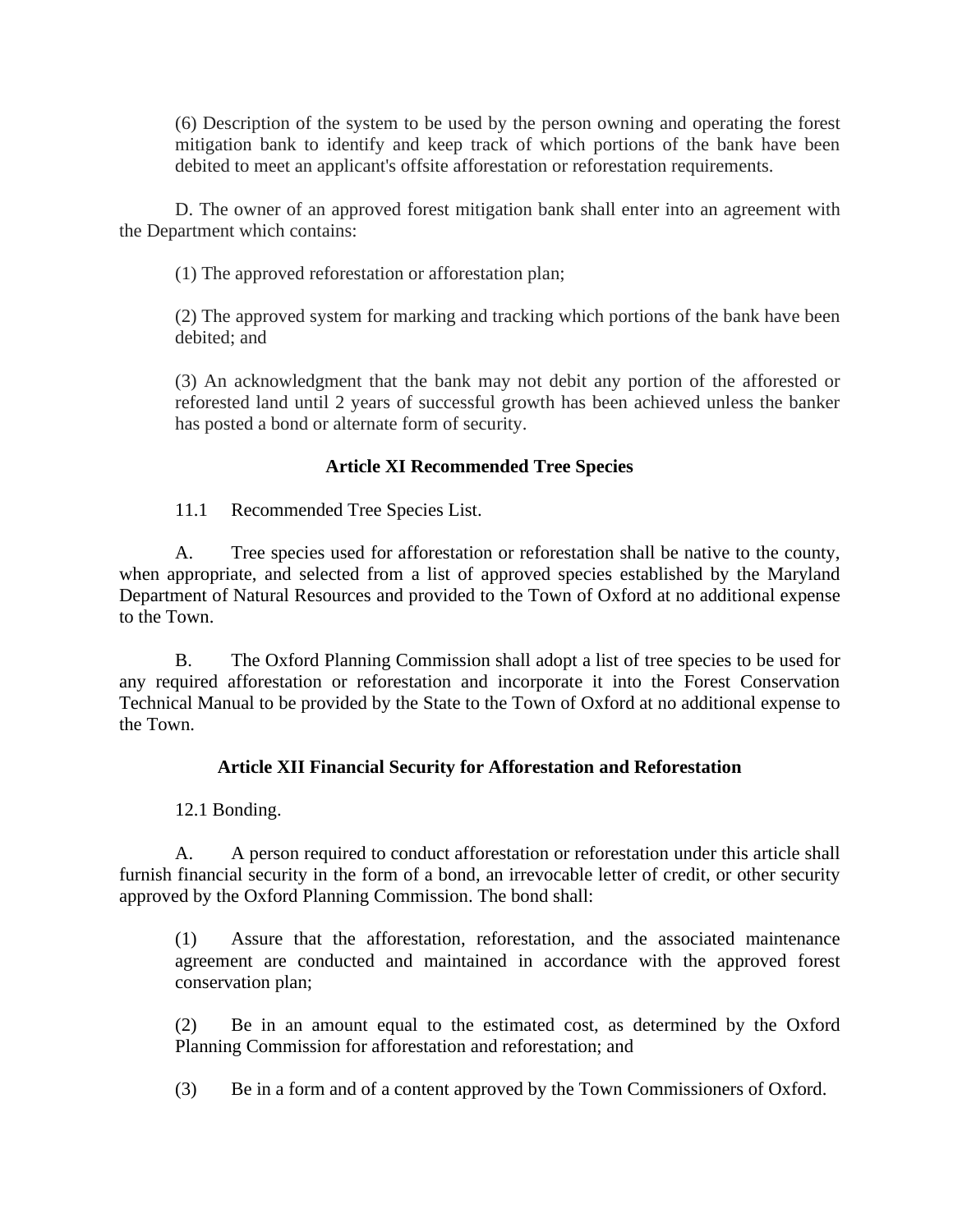B. After one growing season, the person required to file a bond under Section 12.1A of this article may request reduction of the amount of the bond or other financial security by submitting a written request to the Oxford Town Commissioners with a justification for reducing the bond or other financial security amount, including estimated or actual costs to ensure afforestation or reforestation requirements are met.

C. The Oxford Town Commissioners shall determine whether a lesser amount is sufficient to cover the cost of afforestation or reforestation, taking into account the following;

(1) The number of acres,

## (2) The proposed method of afforestation or reforestation,

- (3) The cost of planting materials or replacement materials,
- (4) The cost of maintenance of the afforestation or reforestation project factors.
- (5) Other relevant factors

D. If, after two growing seasons, the plantings associated with the afforestation or reforestation meet or exceed the standards of the Oxford Planning Commission's Forest Conservation Technical Manual, to be provided by the State at no additional cost to the town, the amount of the cash bond, letter of credit, surety bond, or other security shall be returned or released.

E. A local forest conservation program may incorporate the financial security set forth in Section 12.1A—D of this article or in COMAR 08.19.05.01B.

## **Article XIII Standards for Protecting Trees from Construction Activities**

13.1 Protection Devices.

A. The Oxford Planning Commission shall adopt standards for the protection of trees from construction activity that are at least as effective as the standards provided in the Department of Natural Resources Forest Conservation Manual to be provided to the Town of Oxford at no additional cost to the Town.

B. Before cutting, clearing, grading, or construction begins on a site for which a forest conservation plan is required by this article, the applicant shall demonstrate to the Oxford Planning Commission that protective devices have been established.

## **Article XIV Variances**

14.1 Procedures.

A. A person may request a variance from this ordinance or the requirements of Natural Resources Article, §§5-1601—5-1612, Annotated Code of Maryland, if the person demonstrates that enforcement would result in unwarranted hardship to the person.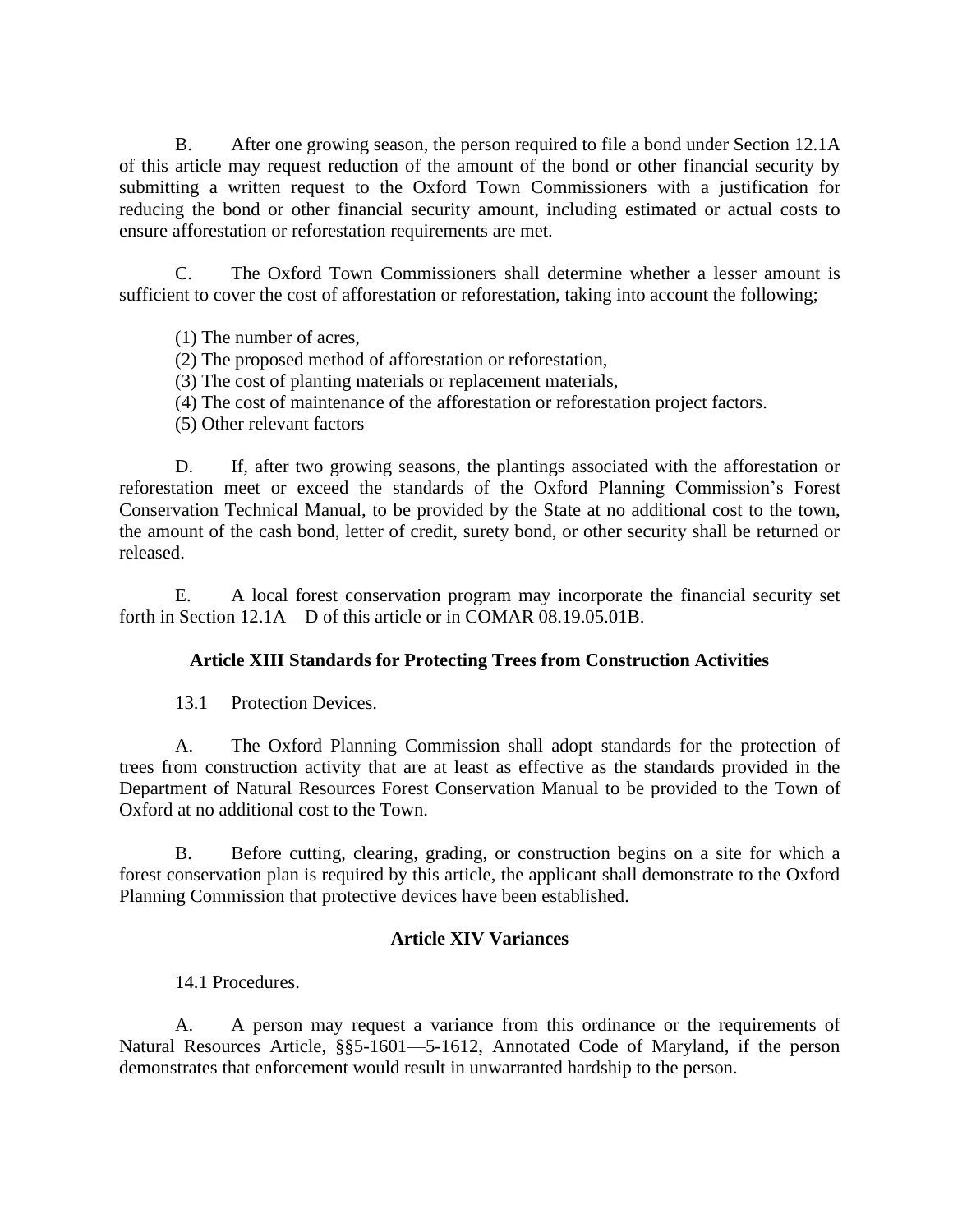B. An applicant for a variance shall:

(1) Describe the special conditions peculiar to the property which would cause the unwarranted hardship;

(2) Describe how enforcement of these rules will deprive the applicant of rights commonly enjoyed by others in similar areas;

(3) Verify that the granting of the variance will not confer on the applicant a special privilege that would be denied to other applicants;

(4) Verify that the variance request is not based on conditions or circumstances which are the result of actions by the applicant;

(5) Verify that the request does not arise from a condition relating to land or building use, either permitted or nonconforming, on a neighboring property; and permitted or nonconforming, on a neighboring property; and

(6) Verify that the granting of a variance will not adversely affect water quality.

C. The Oxford Planning Commission shall make findings that the applicant has met the requirements in Subsections A and B of this article before the Oxford Board of Appeals may grant a variance.

D. Notice of a request for a variance shall be given to the Department of Natural Resources within 15 days of receipt of a request for a variance.

E. There is established by this Ordinance the right and authority of the Department of Natural Resources to initiate or intervene in an administrative, judicial, or other original proceeding or appeal in the State concerning an approval of a variance under Natural Resources Article, §§5-1601-5-1612, Annotated Code of Maryland, or this Ordinance.

# **Article XV Penalties**

15.1 Enforcement.

A. Noncompliance Fees.

(1) A person found to be in noncompliance with this ordinance, regulations adopted under this ordinance, the forest conservation plan, or the associated 2-year maintenance agreement, shall be assessed by the oxford Town Commissioners the penalty of one dollar (\$1.00) per square foot of the area found to be in noncompliance with required forest conservation.

(2) Money collected under Subsection A(1) of this article shall be deposited in the Oxford Forest Conservation Fund as required by Article X of this ordinance, and may be used by the Oxford Town Commissioners for purposed related to implementing this ordinance.

B. Violation.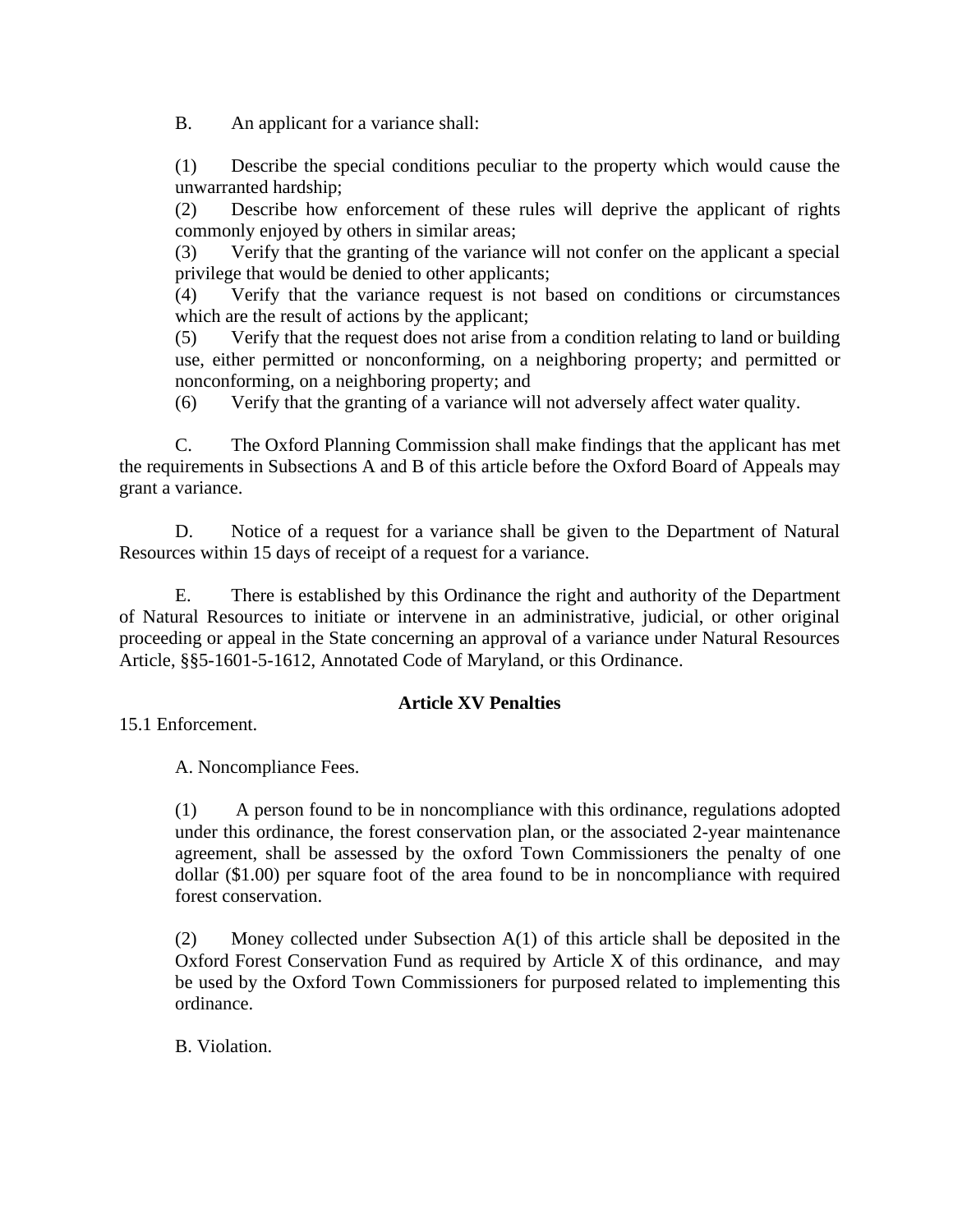(1) In addition to the provisions under Subsection A of this article, a person who violates a provision of this ordinance or a regulation or order adopted or issued under this ordinance is liable for a penalty not to exceed \$1,000, which may be recovered in a civil action brought by the Oxford Town Commissioners.

(2) Each day a violation continues is a separate violation.

C. The Oxford Town Commissioners may seek an injection requiring the person to cease violation of this ordinance and take corrective action to restore or reforest an area.

D. The local program may adopt the enforcement provisions under COMAR 08.19.06.03.

E. The local program shall provide the to the Department notice of an enforcement action within 15 days after the commencement of enforcement by the local program.

## **Article XVI Annual Report**

16.1 On or before March 1 of each year, the Oxford Planning Commission shall submit to the Maryland Department of Natural Resources a report on:

A. The number, location, and type of projects subject to the provisions of this ordinance;

B. The amount and location of acres cleared, conserved, and planted in connection with a development project;

C. The amount of reforestation and afforestation fees and noncompliance penalties collected and expended, the number of acres for which the fees were collected, and the number of acres reforested, afforested, or conserved using the fees; and

D. The costs of implementing the Forest Conservation Program; and

E. The number of acres debited from each forest mitigation bank since the last annual report; and

F. The forest mitigation banks inspected since the last annual report.

## **Article XVII Biennial Review by the Department of Natural Resources.**

17.1 The Oxford Planning Commission shall submit the necessary documentation to comply with COMAR 08.19.02.04.

## **Article XVIII Effective Date and Subsequent Amendments**

18.1 This ordinance is hereby enacted and becomes effective  $\qquad \qquad$ , 2021.